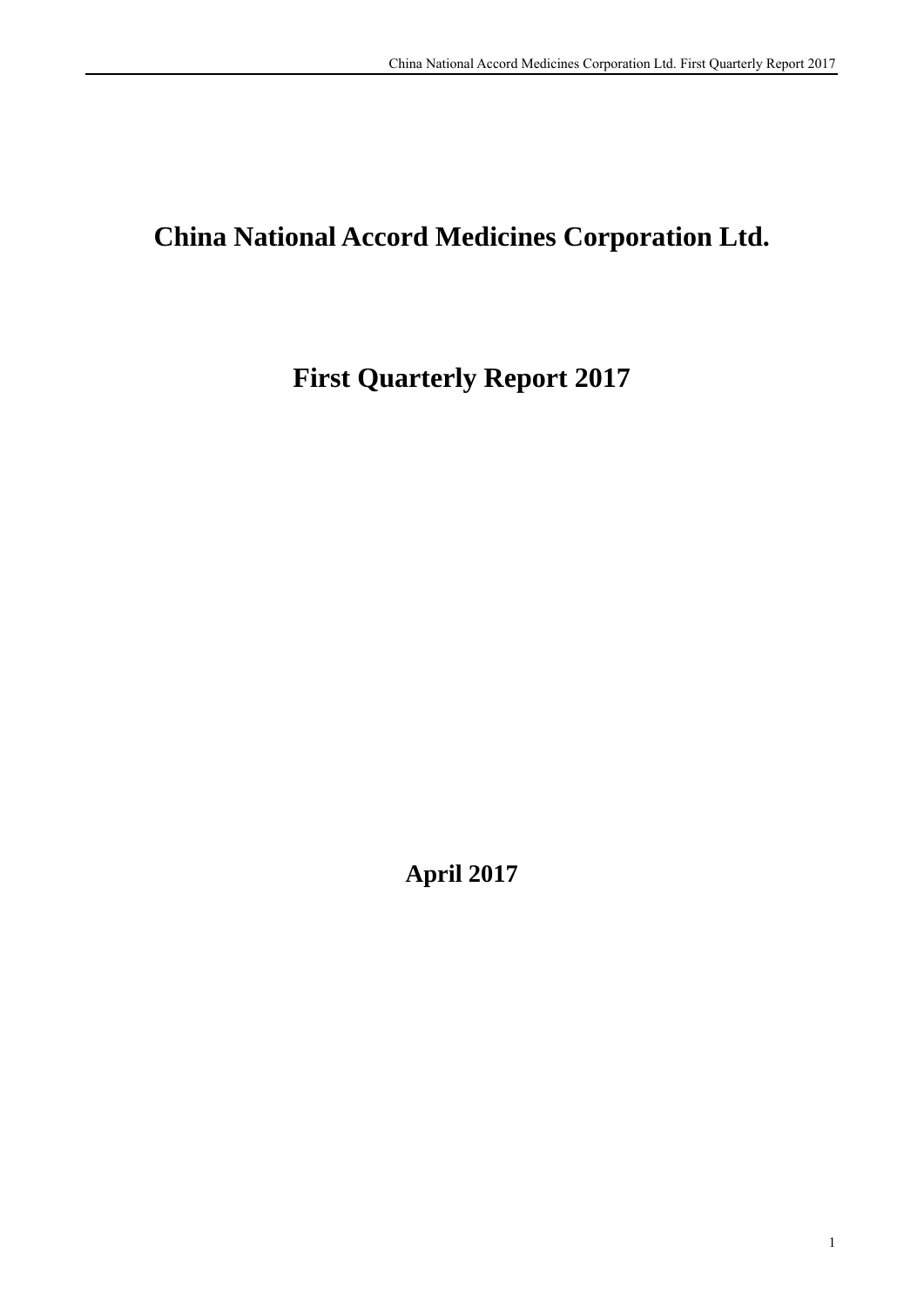# **Section I. Important Notes**

**Board of Directors and the Supervisory Committee of China National Accord Medicines Corporation Ltd. (hereinafter referred to as the Company) and its directors, supervisors and senior executives should guarantee the reality, accuracy and completion of the quarterly report, there are no any fictitious statements, misleading statements or important omissions carried in this report, and shall take legal responsibilities, individual and/or joint.** 

**All Directors are attended the Board Meeting for Quarterly Report deliberation.** 

**Lin Zhaoxiong, person in charge of the Company, Wei Pingxiao, person in charge of accounting works and Wang Ying, person in charge of accounting organ (accounting officer) hereby confirm that the Financial Report of this Quarterly Report is authentic, accurate and complete.**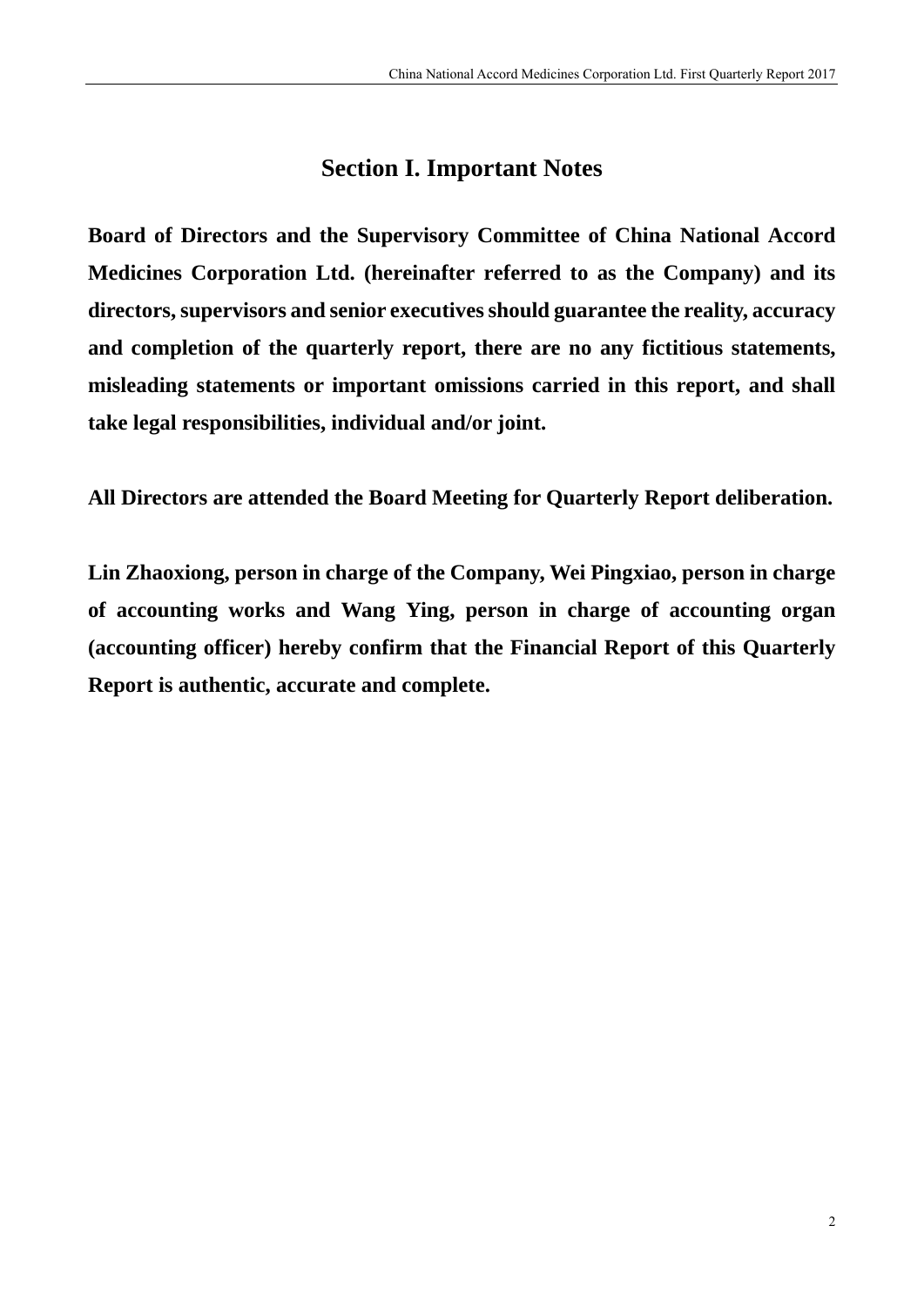# **Section II. Company profile**

## **I. Main accounting data and financial indexes**

Whether it has retroactive adjustment or re-statement on previous accounting data for accounting policy changed and accounting error correction or not

□ Yes √No

|                                                                                                                          | <b>Current Period</b>                 | Same period of last year | Changes of this period over<br>same period of last year            |
|--------------------------------------------------------------------------------------------------------------------------|---------------------------------------|--------------------------|--------------------------------------------------------------------|
| Operating income (RMB)                                                                                                   | 10,222,459,812.55                     | 10,312,188,572.41        | $-0.87%$                                                           |
| Net profit attributable to shareholders of the<br>listed company(RMB)                                                    | 272,564,318.71                        | 253,633,838.82           | 7.46%                                                              |
| Net profit attributable to shareholders of<br>the listed company after deducting non-<br>recurring gains and losses(RMB) | 271,249,398.43                        | 192,733,022.25           | 40.74%                                                             |
| Net cash flow arising from operating<br>activities(RMB)                                                                  | $-502,263,276.11$                     | 10,756,298.46            | $-4,769.48\%$                                                      |
| Basic earnings per share (RMB/Share)                                                                                     | 0.64                                  | 0.60                     | 6.67%                                                              |
| Diluted earnings per share (RMB/Share)                                                                                   | 0.64                                  | 0.60                     | 6.67%                                                              |
| Weighted average ROE                                                                                                     | 3.17%                                 | 3.39%                    | $-0.22%$                                                           |
|                                                                                                                          | At the end of the reporting<br>period | At the end of last year  | Changes of this period-end<br>over same period-end of last<br>year |
| Total assets (RMB)                                                                                                       | 21,519,365,688.68                     | 21,316,548,247.95        | 0.95%                                                              |
| Net assets attributable to shareholder of<br>listed company (RMB)                                                        | 8,722,715,598.24                      | 8,452,426,863.52         | 3.20%                                                              |

Note: operating revenue a decrease of 0.87% on a year-on-year basis, mainly due to the data for same period of last year including the first quarter of 2016 under the recombination of the subsidiary reset out; the Group has a material assets restructuring in 2016, the data of profit statement and cash flow statement for same period of last year including the first quarter of 2016 under the recombination of the subsidiary reset out; data of non-recurring profit and loss in the same period of last year including the current gains/losses of subsidairy from period-begin to combination date, which arising from combination under the same control. Items of non-recurring gains and losses

 $\sqrt{\text{Applied}}$   $\Box$  Not applicable

| Item                                                                                                                   | Amount from year-begin to<br>period-end | Note                                                                              |
|------------------------------------------------------------------------------------------------------------------------|-----------------------------------------|-----------------------------------------------------------------------------------|
| Gains/losses from the disposal of non-current asset (including the<br>write-off that accrued for impairment of assets) |                                         | Revenue from fixed assets<br>26,130.26 disposal from subsidiary Guoda<br>Pharmacy |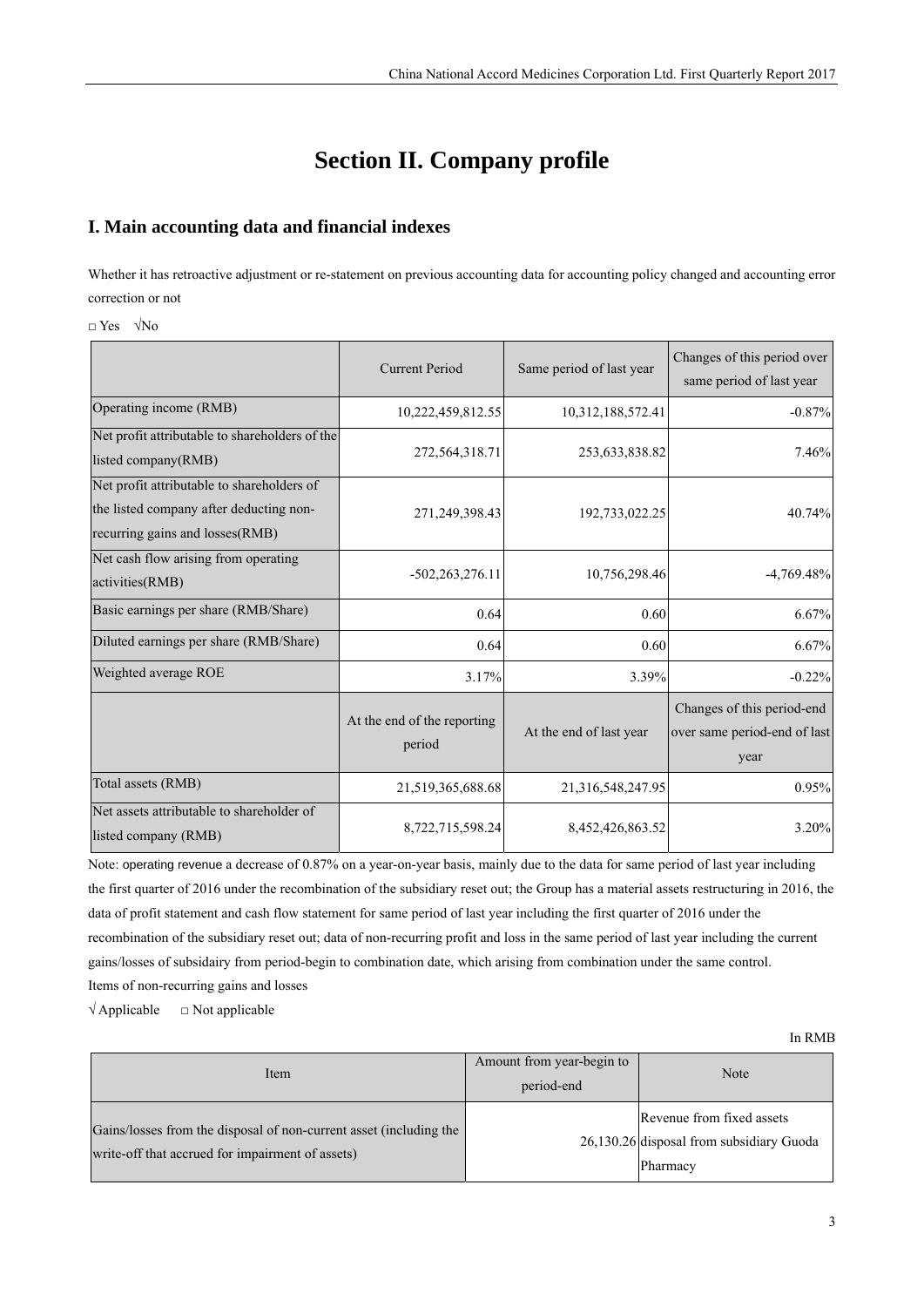| Governmental subsidy reckoned into current gains/losses (not<br>including the subsidy enjoyed in quota or ration according to<br>national standards, which are closely relevant to enterprise's<br>business) |                 | Mainly due to the various special<br>$2,177,604.94$ grants received in the current<br>period;                                                                |
|--------------------------------------------------------------------------------------------------------------------------------------------------------------------------------------------------------------|-----------------|--------------------------------------------------------------------------------------------------------------------------------------------------------------|
| Current net gains/losses of the subsidiary from enterprise<br>combination under the same control (from period-begin to<br>combination date)                                                                  |                 | Current net gains/losses of the<br>subsidiary from period-begin to<br>-1,096.00 combination dated which<br>included by combination under<br>the same control |
| Reversal of impairment reserve for account receivable with<br>separate impairment testing                                                                                                                    | 1,025,550.60    | Mainly because the bad debts of<br>receivables withdrawn alone in<br>the previous years have been<br>taken back in the current period                        |
| Other non-operating income and expenditure except for the<br>aforementioned items                                                                                                                            | $-1,333,342.37$ |                                                                                                                                                              |
| Less: impact on income tax                                                                                                                                                                                   | 79,035.33       |                                                                                                                                                              |
| Impact on minority shareholders' equity (post-tax)                                                                                                                                                           | 500,891.82      |                                                                                                                                                              |
| Total                                                                                                                                                                                                        | 1,314,920.28    |                                                                                                                                                              |

Concerning the extraordinary profit (gain)/loss defined by *Q&A Announcement No.1 on Information Disclosure for Companies Offering Their Securities to the Public --- Extraordinary Profit/loss*, and the items defined as recurring profit (gain)/loss according to the lists of extraordinary profit (gain)/loss in *Q&A Announcement No.1 on Information Disclosure for Companies Offering Their Securities to the Public --- Extraordinary Profit/loss*, explain reasons

 $\Box$  Applicable  $\sqrt{\phantom{a}}$  Not applicable

In reporting period, the Company has no particular about items defined as recurring profit (gain)/loss according to the lists of extraordinary profit (gain)/loss in *Q&A Announcement No.1 on Information Disclosure for Companies Offering Their Securities to the Public --- Extraordinary Profit/loss*

#### **II. Total number of shareholders at the end of this report period and top ten shareholders**

#### **1. Total number of common shareholders at the end of this report period and top ten common shareholders**

In shares

| Total common shareholders<br>at the end of report period |                                             | Total preference shareholders<br>with voting rights recovered at<br>17,789<br>end of reporting period (if<br>applicable) |                      |                           | $\Omega$       |                                |
|----------------------------------------------------------|---------------------------------------------|--------------------------------------------------------------------------------------------------------------------------|----------------------|---------------------------|----------------|--------------------------------|
|                                                          |                                             |                                                                                                                          | Top ten shareholders |                           |                |                                |
| Shareholder's                                            | Nature of                                   | Proportion of                                                                                                            | Amount of shares     | Amount of                 |                | Number of share pledged/frozen |
| name                                                     | shareholder                                 | shares held                                                                                                              | held                 | restricted shares<br>held | State of share | Amount                         |
| Co., Ltd.                                                | Sinopharm Group State-owned legal<br>person | 56.06%                                                                                                                   | 239,999,991          | 55,057,700                |                |                                |
| HTHK/CMG                                                 | Foreign                                     | 2.04%                                                                                                                    | 8,732,491            |                           |                |                                |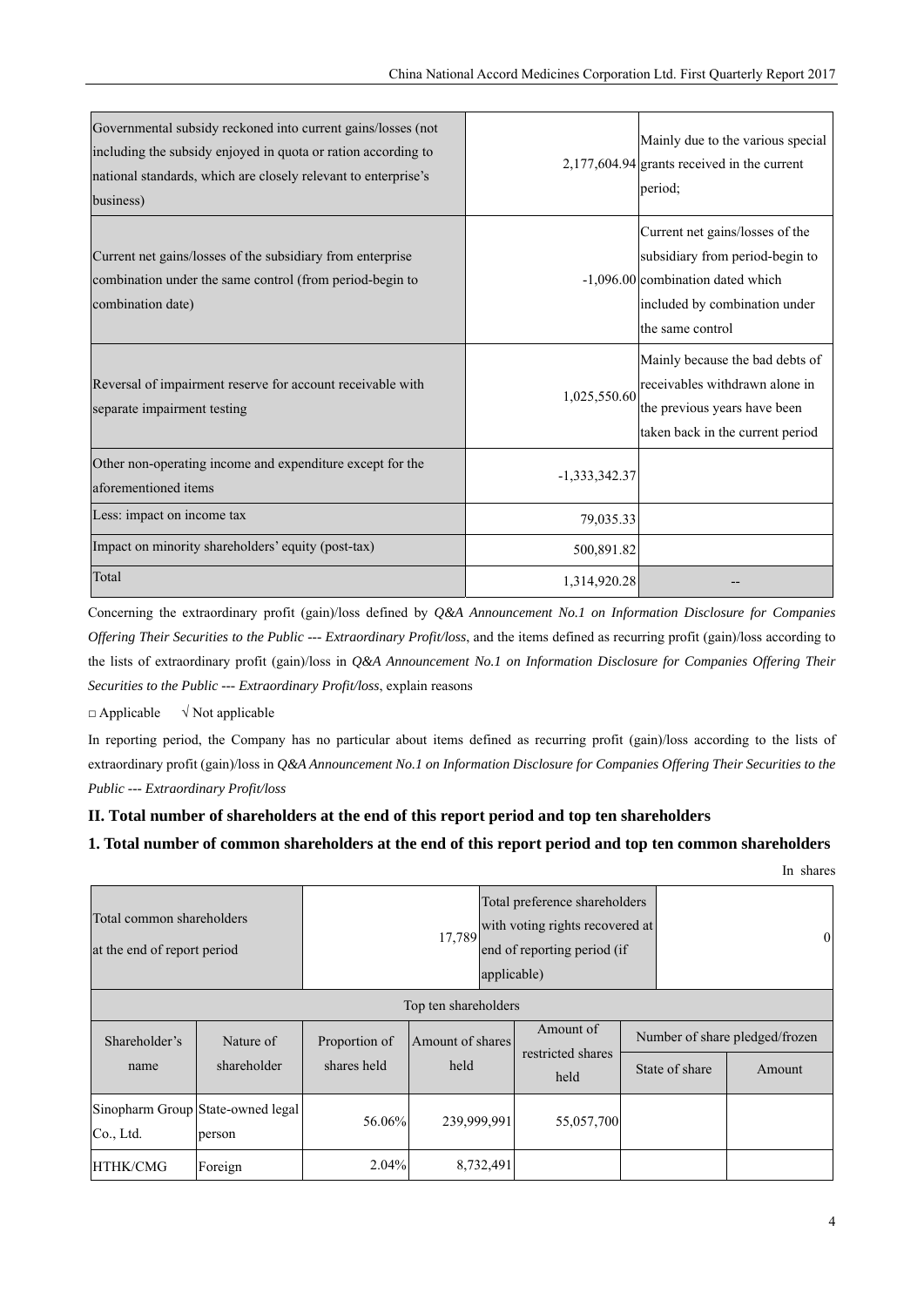| <b>FSGUFP-CMG</b><br><b>FIRST STATE</b><br><b>CHINA</b><br><b>GROWTH FD</b>                                 | Corporation                                                   |          |                                    |  |                |
|-------------------------------------------------------------------------------------------------------------|---------------------------------------------------------------|----------|------------------------------------|--|----------------|
| China Life<br>Insurance Co.,<br>$Ltd. - tradition -$<br>general insurance<br>products - 005L-<br>CT001 Shen | Domestic non<br>state-owned legal<br>person                   | 1.50%    | 6,404,002                          |  |                |
| China National<br>Pharmaceutical<br>Foreign Trade<br>Corporation                                            | State-owned legal<br>person                                   | 1.24%    | 5,323,043                          |  |                |
| <b>TARGET</b><br>VALUE FUND                                                                                 | Foreign<br>Corporation                                        | 1.19%    | 5,087,517                          |  |                |
| <b>GUOTAI</b><br><b>JUNAN</b><br><b>SECURITIES(H</b><br>ONGKONG)<br><b>LIMITED</b>                          | Foreign<br>Corporation                                        | 1.02%    | 4,379,257                          |  |                |
| China Life<br>Insurance Co.,<br>Ltd. $-$ tradition $-$<br>products -018L-<br>FH002<br>Shen                  | Domestic non<br>general insurance state-owned legal<br>person | 0.98%    | 4,199,772                          |  |                |
| China Merchants<br>Bank Co., Ltd. -<br>Huitianfu<br><b>Medical Service</b><br>Flexi Mix Stock<br>Fund       | Domestic non<br>state-owned legal<br>person                   | 0.95%    | 4,074,656                          |  |                |
| Central Huijin<br>Investment Ltd.                                                                           | State-owned legal<br>person                                   | 0.89%    | 3,804,400                          |  |                |
| <b>CITIC</b> Securities<br>Co., Ltd.                                                                        | Domestic non<br>state-owned legal<br>person                   | $0.86\%$ | 3,681,300                          |  |                |
|                                                                                                             | Top ten shareholders with unrestricted shares held            |          |                                    |  |                |
|                                                                                                             | Shareholder's name                                            |          | Amount of unrestricted shares held |  | Type of shares |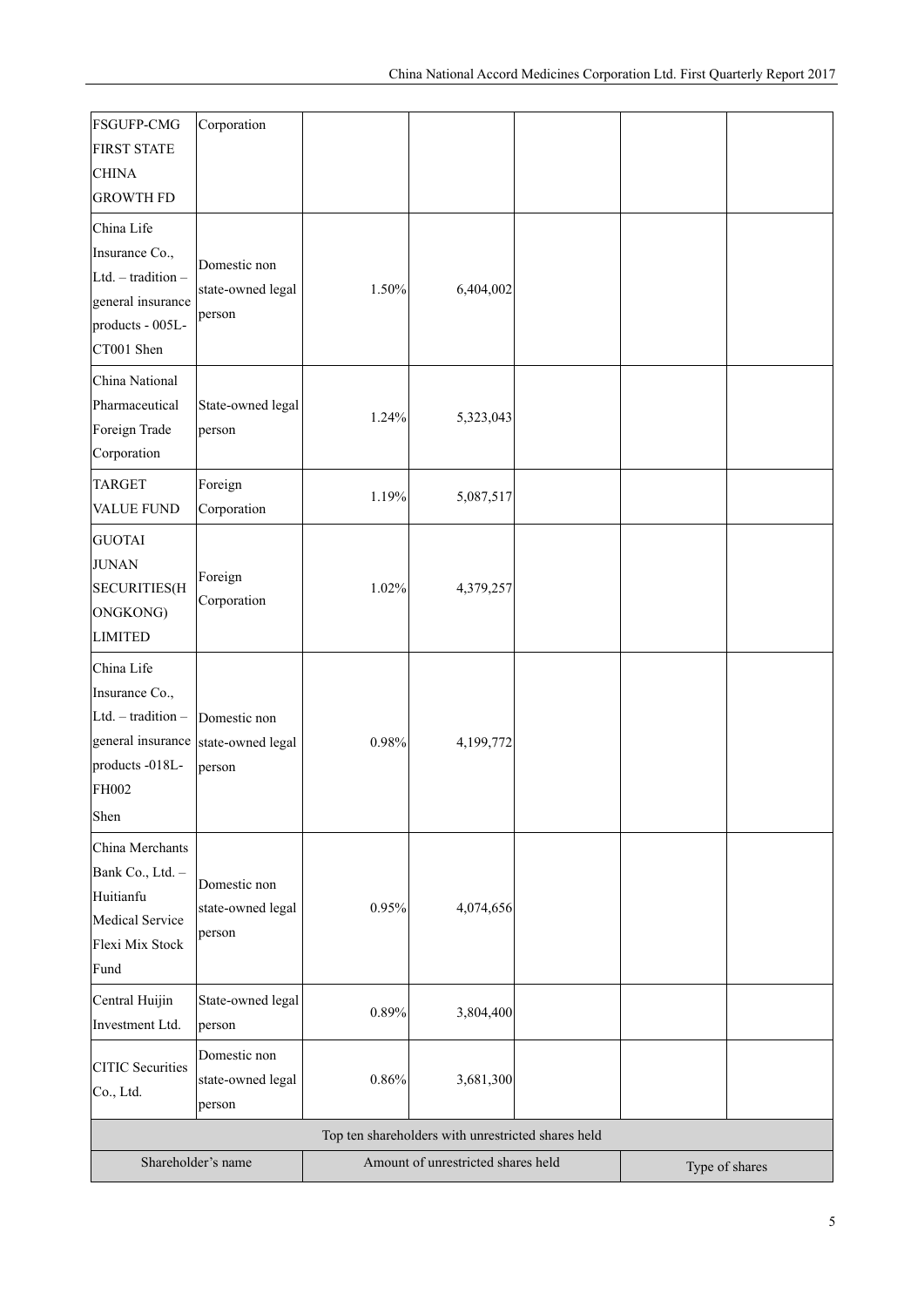|                                                                                                 |                                                                                                                                                                                                                                                                             | Type                                               | Amount      |
|-------------------------------------------------------------------------------------------------|-----------------------------------------------------------------------------------------------------------------------------------------------------------------------------------------------------------------------------------------------------------------------------|----------------------------------------------------|-------------|
| Sinopharm Group Co., Ltd.                                                                       | 184,942,291                                                                                                                                                                                                                                                                 | RMB ordinary<br>shares                             | 184,942,291 |
| HTHK/CMG FSGUFP-CMG FIRST<br><b>STATE CHINA GROWTH FD</b>                                       |                                                                                                                                                                                                                                                                             | Domestically<br>8,732,491 listed foreign<br>shares | 8,732,491   |
| China Life Insurance Co., Ltd. -<br>tradition - general insurance<br>products - 005L-CT001 Shen | 6,404,002                                                                                                                                                                                                                                                                   | RMB ordinary<br>shares                             | 6,404,002   |
| China National Pharmaceutical<br>Foreign Trade Corporation                                      | 5,323,043                                                                                                                                                                                                                                                                   | RMB ordinary<br>shares                             | 5,323,043   |
| TARGET VALUE FUND                                                                               |                                                                                                                                                                                                                                                                             | Domestically<br>5,087,517 listed foreign<br>shares | 5,087,517   |
| <b>GUOTAI JUNAN</b><br>SECURITIES(HONGKONG)<br><b>LIMITED</b>                                   |                                                                                                                                                                                                                                                                             | Domestically<br>4,379,257 listed foreign<br>shares | 4,379,257   |
| China Life Insurance Co., Ltd. -<br>tradition -general insurance products<br>-018L-FH002 Shen   | 4,199,772                                                                                                                                                                                                                                                                   | RMB ordinary<br>shares                             | 4,199,772   |
| China Merchants Bank Co., Ltd. -<br>Huitianfu Medical Service Flexi Mix<br><b>Stock Fund</b>    | 4,074,656                                                                                                                                                                                                                                                                   | RMB ordinary<br>shares                             | 4,074,656   |
| Central Huijin Investment Ltd.                                                                  | 3,804,400                                                                                                                                                                                                                                                                   | RMB ordinary<br>shares                             | 3,804,400   |
| CITIC Securities Co., Ltd.                                                                      | 3,681,300                                                                                                                                                                                                                                                                   | RMB ordinary<br>shares                             | 3,681,300   |
| Explanation<br>on<br>relationship<br>among<br>shareholders                                      | associated It is unknown that there exists no associated relationship or belongs to the consistent actionist<br>the aforesaid among the above shareholders regulated by the Management Measure of Information<br>Disclosure on Change of Shareholding for Listed Companies. |                                                    |             |

Whether top ten common shareholders or top ten common shareholders with un-restrict shares held have a buy-back agreement dealing

in reporting period

□ Yes √ No

The top ten common shareholders or top ten common shareholders with un-restrict shares held of the Company have no buy-back agreement dealing in reporting period.

## **2. Total shareholders with preferred stock held at Period-end and shares held by top ten shareholders with preferred stock held**

□ Applicable √ Not applicable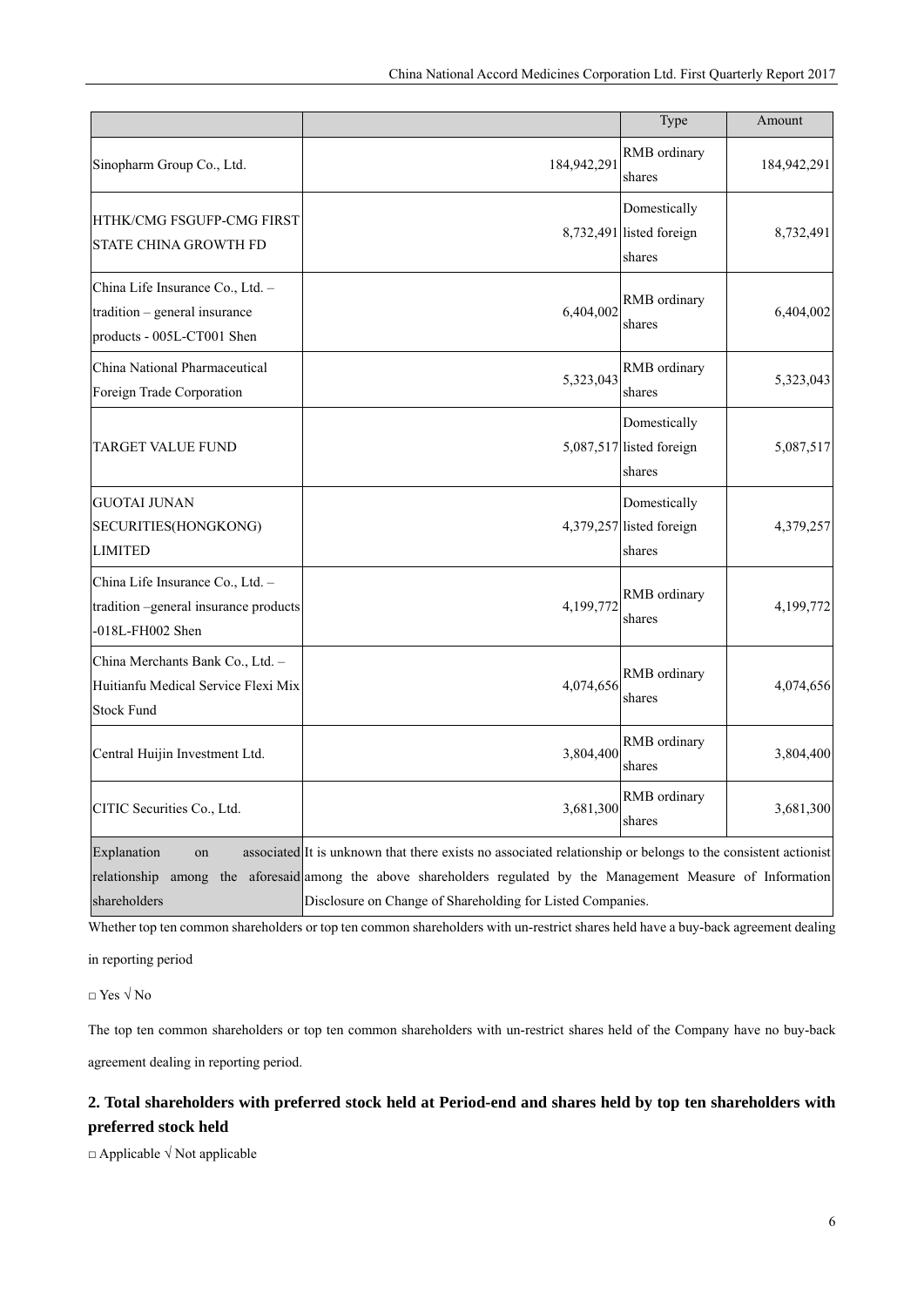# **Section III. Significant Events**

### **I. Particulars about material changes in items of main accounting statement and financial index and explanations of reasons**

√Applicable □Not applicable

1. Interest receivable: a decrease of 359,000 Yuan compared with the beginning of the period, with a growth rate of -79.66%, mainly because savings in the Bank declined in the Period;

2. Other non-current assets: an increase of 57.086 million Yuan compared with the beginning of the period, with a growth rate of 60.31%, mainly because subscribed Medical Industry Fund in the period;

3. Wages payable: a decrease of 72.8905 million Yuan compared with the beginning of the period, with a growth rate of -37.35%, mainly because employee's wages accrual last year are provided in the period;

4. Other current liabililty: an increase of 51.0475 million Yuan compared with the beginning of the period, with a growth rate of 41,402.79%, mainly because certified input tax increased;

5. Other equity instruments: a decrease of 65.4950 million Yuan compared with the beginning of the period, with a growth rate of -100.00%, mainly because unlisted shares last year were successfully issued and listed on 5 January 2017. Other equity instruments adjust to share capital in the period;

6. Asseets impairment loss: a decrease of 4.0059 million Yuan on a year-on-year basis, with a growth rate of -93.60%, mainly due to the reversal of bad debts and inventory falling price reserves;

7. Investment income: an increase of 61.1573 million Yuan on a year-on-year basis, with a growth rate of 622.15%, mainly because part of the subsidiaries turns to jointly run business for restructuring last year, the investment income increased;

8. Non-operation revenue: a decrease of 4.8295 million Yuan on a year-on-year basis, with a growth rate of -59.00%, mainly because part of subsidiaries reset-out for restructuring last year;

9. Non-operation expenditure: an increase of 2.2076 million Yuan on a year-on-year basis, with a growth rate of 794.20%, mainly due to the fine for delaying payment;

10. Refunds of taxes: a decrease of 3.9955 million Yuan on a year-on-year basis, with a growth rate of -97.59%, mainly because part of subsidiaries reset-out for restructuring last year;

11. Net cash flow from operating activities: a decrease of 513 million Yuan on a year-on-year basis, with a growth rate of -4,769.48%, mainly because the cash payment growth over that of cash received;

12. Cash received from investment income: an increase of 424,500 Yuan on a year-on-year basis, mainly due to the entrusted loan interest received from jointly run business in the Period while no such amount occurred at same period of last year;

13. Net cash received from disposal of fixed assets, intangible assets and other long-term assets: a decrease of 2.0907 million Yuan on a year-on-year basis, with a growth rate of -94.19%, mainly because income from fixed assets disposal in the Period decline from a year earlier;

14. Other cash received relating to investment activities: a decrease of 1391 million Yuan on a year-on-year basis, with a growth rate of -94.19%, mainly because the subsidiary, replace after reorganization, has a decrease of capital pool business with its former parent company on a year-on-year basis;

15. Sub-total of cash inflows from investing activities: a decrease of 1393 million Yuan on a year-on-year basis, with a growth rate of -94.16%, mainly because the subsidiary, replace after reorganization, has a decrease of capital pool business with its former parent company on a year-on-year basis;

16. Cash paid for the purchase and construction of fixed assets, intangible assets and other long-term assets: a decrease of 24.8648million Yuan on a year-on-year basis, with a growth rate of -39.82%, mainly because there were expenditure from Pingshan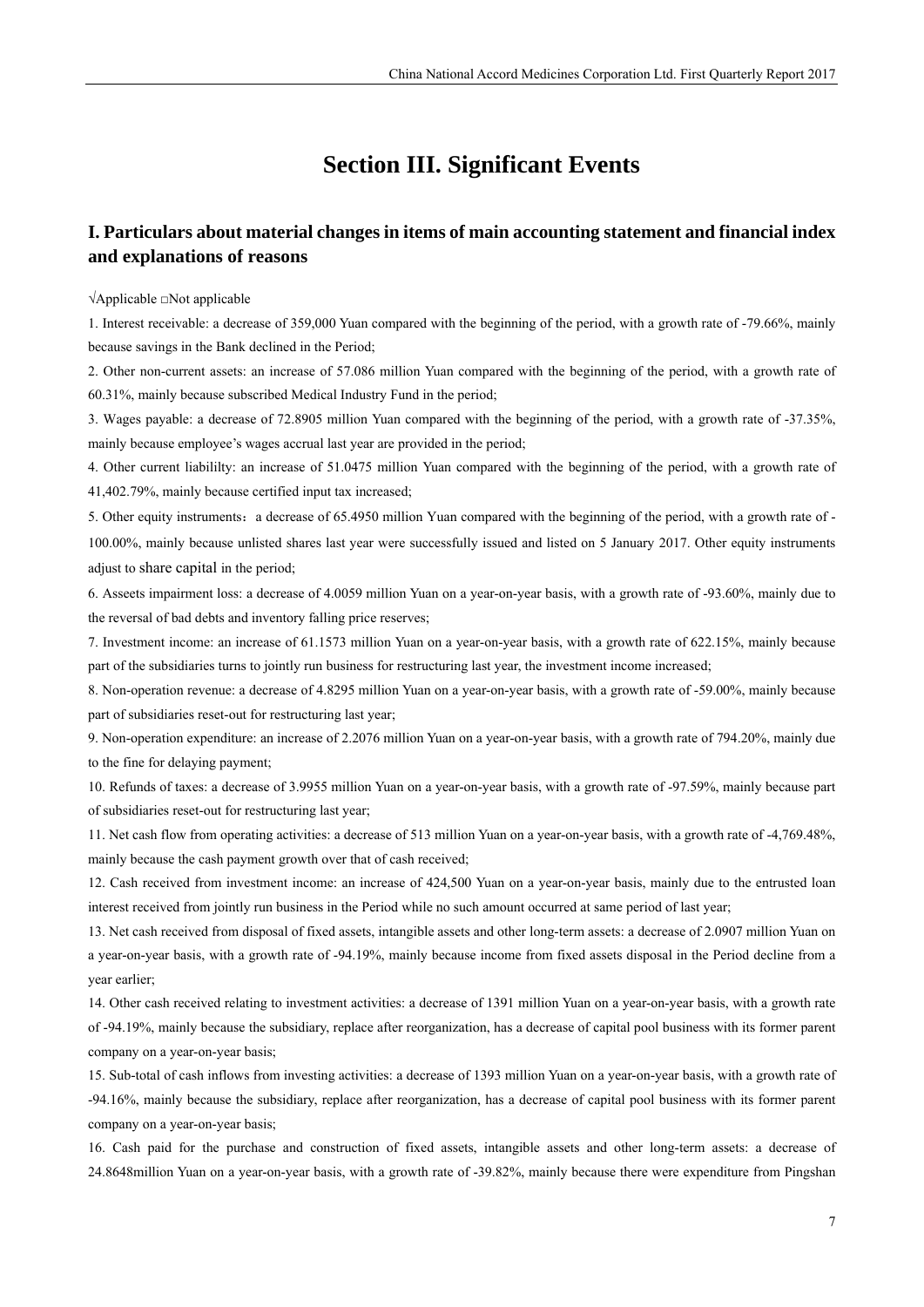Project at same period of last year while no such expenditure occurred in the period;

17. Cash paid for investment: an increase of 60 million Yuan on a year-on-year basis, mainly because subscribed Medical Industry Fund in the period while no such amount occurred last period;

18. Net cash paid for obtaining subsidiary and other operation units: an increase of 10 million Yuan on a year-on-year basis, mainly because the money for subscribing subsidiary's equity are paid in the period;

19. Other cash paid relating to investment activities: a decrease of 984million Yuan on a year-on-year basis, with a growth rate of -

83.18%, mainly because the subsidiary, replace after reorganization, has a decrease of capital pool business with its former parent company on a year-on-year basis;

20. Sub-total of cash outflows from investing activities: a decrease of 939 million Yuan on a year-on-year basis, with a growth rate of -75.38%, mainly because the subsidiary, replace after reorganization, has a decrease of capital pool business with its former parent company on a year-on-year basis;

21. Net cash flow from investment activities: a decrease of 454 million Yuan on a year-on-year basis, with a growth rate of -194.14%, mainly because the subsidiary, replace after reorganization, has a decrease of capital pool business with its former parent company on a year-on-year basis;

22. Cash received by absorbing investments: a decrease of 1.47 million Yuan on a year-on-year basis, with a growth rate of -100%, mainly because there were investment received from minority shareholder at same period of last year while no such amount occurred in the period;

23. Cash received from debts: a decrease of 51.7869 million Yuan on a year-on-year basis, with a growth rate of -36.91%, mainly because bank loans received from bank declined from a year earlier;

24. Other cash received relating to financing activities: a decrease of 89.2832 million Yuan on a year-on-year basis, with a growth rate of -79.70%, mainly because the financing money received in the Period decline from a year earlier;

25. Sub-total of cash inflows from financing activities: a decrease of 143 million Yuan on a year-on-year basis, with a growth rate of - 56.16%, mainly because the financing money received in the Period decline from a year earlier;

26. Cash paid for debt-payment: a decrease of 87.775 million Yuan on a year-on-year basis, with a growth rate of -56.93%, mainly because cash paid for debts declined from a year earlier;

27. Cash paid for distribution of dividend, profit or interest payment: a decrease of 16.1005 million Yuan on a year-on-year basis, with a growth rate of -43.88%, mainly because the company combine-in from restructuring have dividend distribution at same period of last year, while no such amount occurred in the Period;

28. Other cash paid relating to financing activities: a decrease of 5.7351million Yuan on a year-on-year basis, with a growth rate of - 70.91%, mainly because tail payment for acquiring minority's shares are paid at same period of last year while no such amount occurred in the period;

29. Sub-total of cash outflows from financing activities: a decrease of 110 million Yuan on a year-on-year basis, with a growth rate of -55.09%, mainly because payment for debts declined from a year earlier;

30. Net cash flow from financing activities: a decrease of 32.9294 million Yuan on a year-on-year basis, with a growth rate of -60.04%, mainly because the financing money received in the Period decline from a year earlier;

31. Net increase in cash and cash equivalents: a decrease of 1000 million Yuan on a year-on-year basis, with a growth rate of -333.94%, mainly because net cash flow from operation and investment activities decline from a year earlier.

#### **II. Analysis and explanation of significant events and their influence and solutions**

√Applicable □Not applicable

Sinopharm Accord continues to promoting relvant major restructuring in the Peirod, follow-up progres can be found in the notices as:

| Overview of important matters | Date of disclosure | Interim report disclosure website query |
|-------------------------------|--------------------|-----------------------------------------|
|                               |                    | index                                   |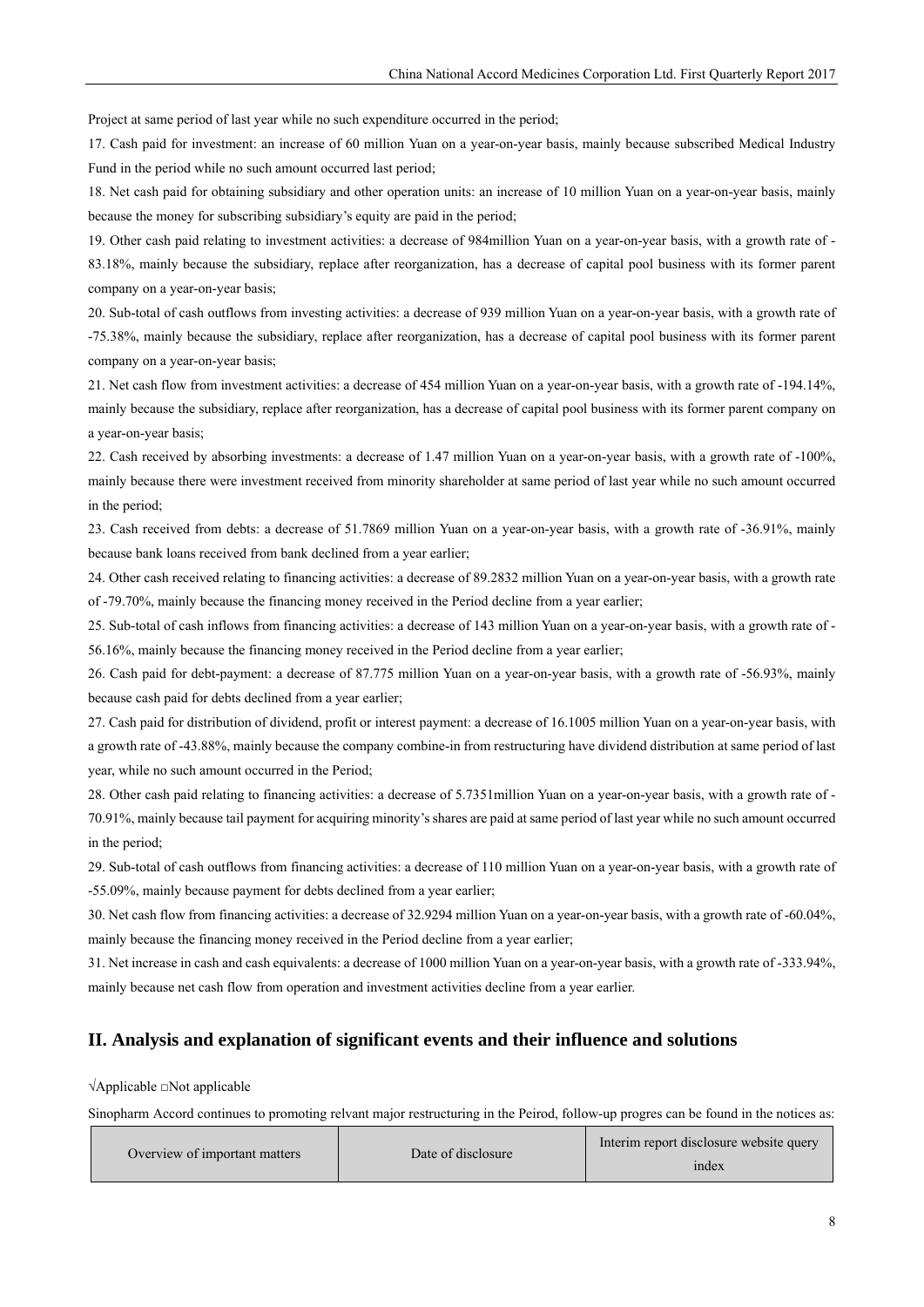| Registration listing for new shares of<br>material assets restructuring                                                                                                                         | 2017-01-04 | Asset sales, stock issuance, asset purchase<br>by cash, raised supporting funds and<br>related transactions and listing particulars<br>of new shares released on Juchao website |
|-------------------------------------------------------------------------------------------------------------------------------------------------------------------------------------------------|------------|---------------------------------------------------------------------------------------------------------------------------------------------------------------------------------|
| Material assets restructuring completion-<br>real estate transfer registration procedures<br>for Pingshan Base, relevant real estate<br>registered under the name of Shyndec                    | 2017-02-28 | Progress of the material assets restructuring<br>of Sinopharm Accord (Notice: 2017-11)<br>released on Juchao website                                                            |
| The<br>counterpart-Shanghai<br>Shyndec<br>Pharmaceutical Co., Ltd. completed<br>registered procedures for the private 2017-03-09<br>placement shares, relevant shares are<br>restricted shares. |            | Progress of the material assets restructuring<br>of Sinopharm Accord (Notice: 2017-12)<br>released on Juchao website                                                            |

## **III. Commitments completed in Period and those without completed till end of the Period from actual controller, shareholders, related parties, purchaser and companies**

#### $\Box$  Applicable  $\sqrt{\phantom{a}}$  Not applicable

The Company has no commitments completed in Period and those without completed till end of the Period from actual controller, shareholders, related parties, purchaser and companies.

#### **IV. Predict of the business performance from January to June 2017**

Warnings and reasons of the predict that the cumulative net profit from the begin of the year to the end of next report period may be loss or have great changes comparing with the same period of last year □Applicable √Not applicable

#### **V. Securities Investment**

 $\Box$  Applicable  $\sqrt{\phantom{a}}$  Not applicable

No security investment in the Period.

#### **VI. Derivative investment**

 $\Box$  Applicable  $\sqrt{\phantom{a}}$  Not applicable

No derivative investment in the Period.

#### **VII. Registration form for receiving research, communication and interview in the report period**

□Applicable √Not applicable

The Company had no receiving research, communication or interview in the report period.

#### **VIII. Guarantee outside against the regulation**

□Applicable √Not applicable

The Company had no guarantee outside against the regulation in the period.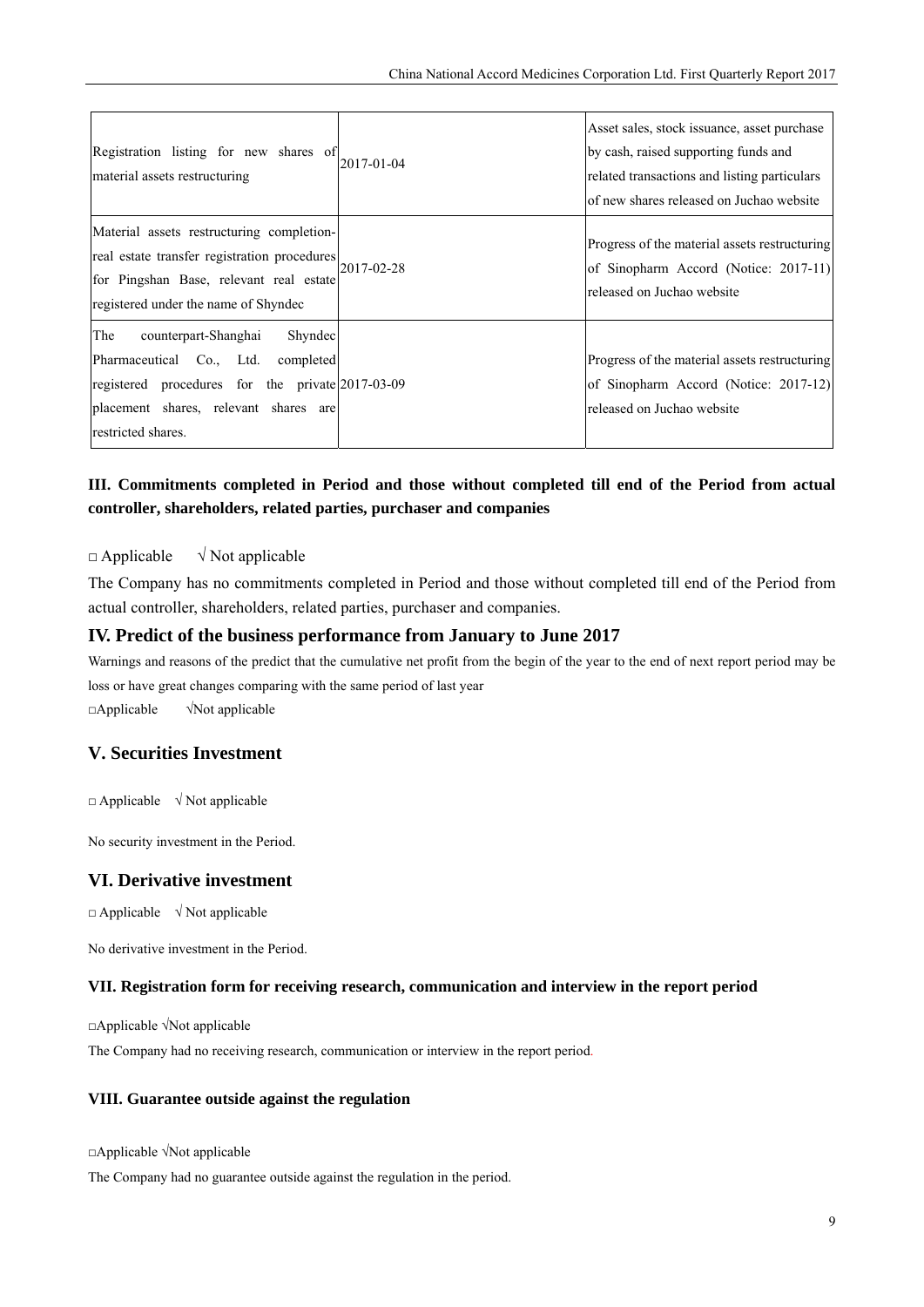# **IX. Non-operational fund occupation from controlling shareholders and its related party**

□ Applicable √ Not applicable

The Company had no non-operational fund occupation form controlling shareholders and its related party in the period.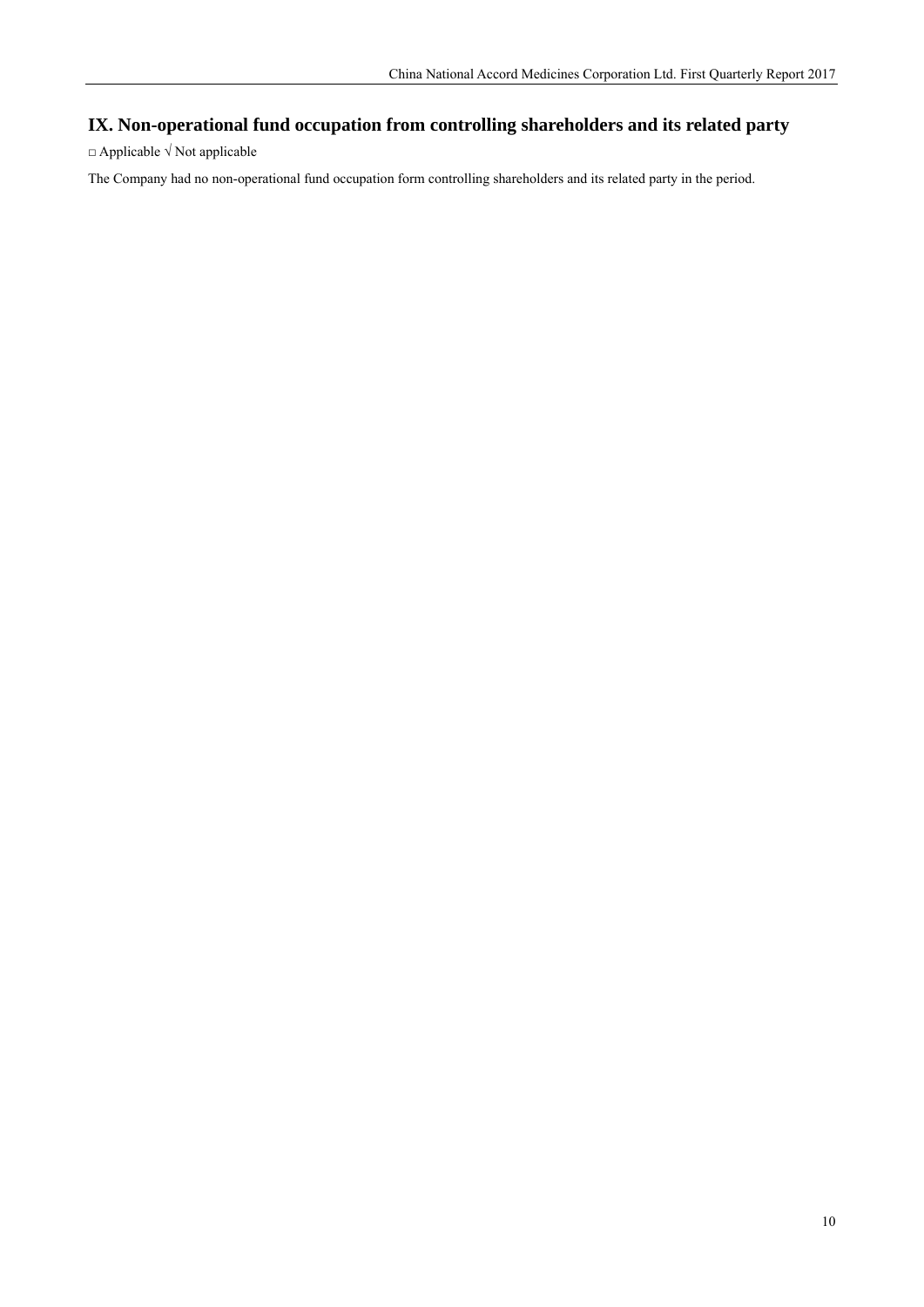# **Section IV. Financial Statement**

# **I. Financial statement**

#### **1. Consolidate balance sheet**

Prepared by China National Accord Medicines Corporation Ltd.

2017-03-31

| Item                                                                                                   | Balance at period-end | Balance at period-begin |
|--------------------------------------------------------------------------------------------------------|-----------------------|-------------------------|
| Current assets:                                                                                        |                       |                         |
| Monetary funds                                                                                         | 2,796,099,484.57      | 3,519,961,564.93        |
| Settlement provisions                                                                                  |                       |                         |
| Capital lent                                                                                           |                       |                         |
| Financial liability measured by fair<br>value and with variation reckoned into<br>current gains/losses |                       |                         |
| Derivative financial assets                                                                            |                       |                         |
| Notes receivable                                                                                       | 1,110,261,545.95      | 1,504,000,909.21        |
| Accounts receivable                                                                                    | 9,298,502,123.27      | 7,654,225,510.89        |
| Accounts paid in advance                                                                               | 394, 303, 159. 43     | 424,867,581.80          |
| Insurance receivable                                                                                   |                       |                         |
| Reinsurance receivables                                                                                |                       |                         |
| Contract reserve of reinsurance<br>receivable                                                          |                       |                         |
| Interest receivable                                                                                    | 91,676.79             | 450,722.67              |
| Dividend receivable                                                                                    |                       |                         |
| Other receivables                                                                                      | 393,082,415.96        | 478,573,423.62          |
| Purchase restituted finance asset                                                                      |                       |                         |
| Inventories                                                                                            | 3,685,717,264.10      | 4,049,482,529.71        |
| Divided into assets held for sale                                                                      |                       |                         |
| Non-current asset due within one<br>year                                                               |                       |                         |
| Other current assets                                                                                   | 48,384,429.30         | 57,209,263.04           |
| Total current assets                                                                                   | 17,726,442,099.37     | 17,688,771,505.87       |
| Non-current assets:                                                                                    |                       |                         |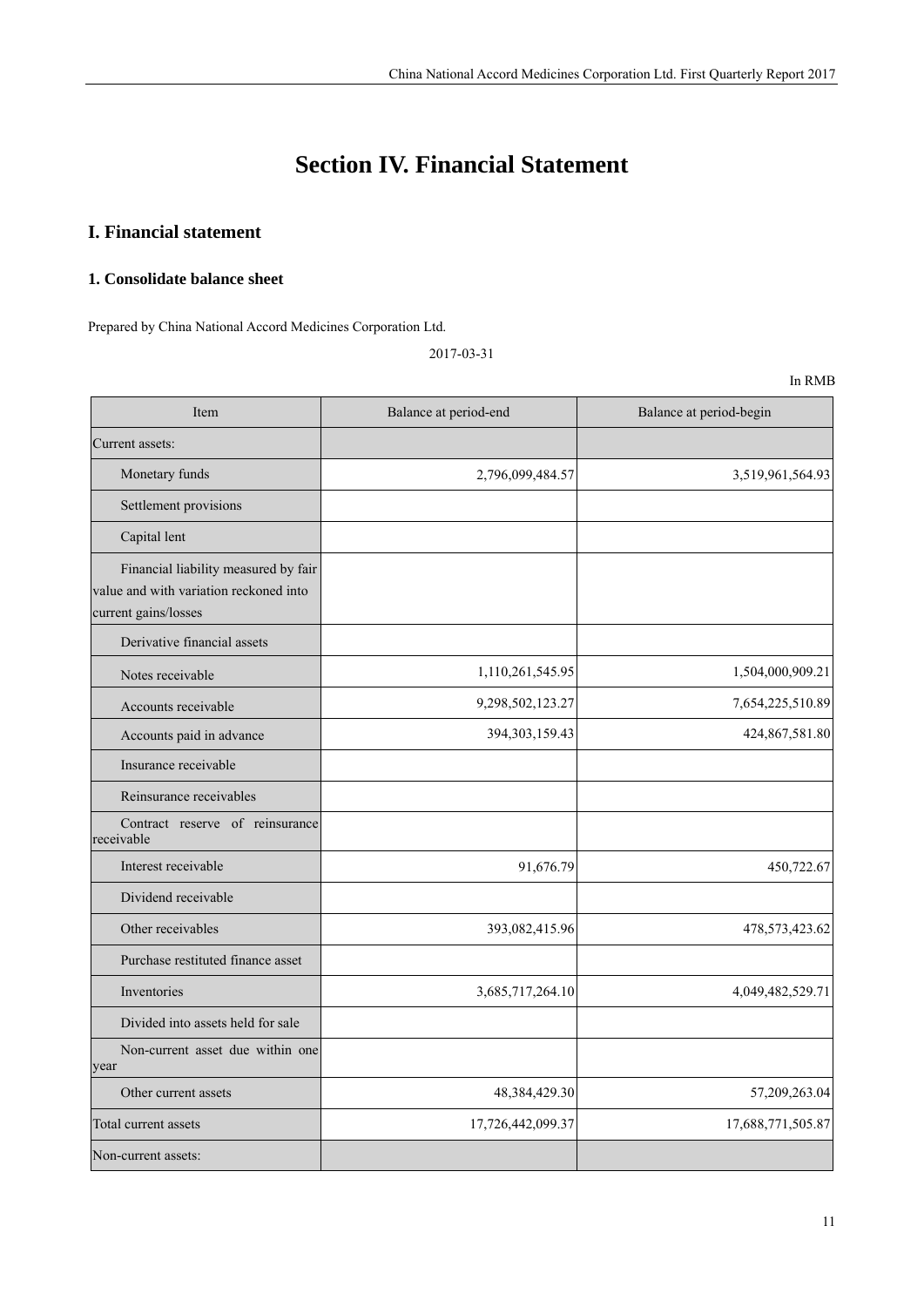| Loans and payments on behalf                      |                   |                   |
|---------------------------------------------------|-------------------|-------------------|
| Finance asset available for sales                 | 13,685,760.00     | 13,685,760.00     |
| Held-to-maturity investment                       |                   |                   |
| Long-term account receivable                      |                   |                   |
| Long-term equity investment                       | 1,482,700,735.67  | 1,413,034,165.56  |
| Investment property                               | 164,447,228.21    | 166,715,848.80    |
| Fixed assets                                      | 514,005,852.60    | 487,009,600.10    |
| Construction in progress                          | 42,694,516.48     | 47,063,868.49     |
| Engineering material                              |                   |                   |
| Disposal of fixed asset                           |                   |                   |
| Productive biological asset                       |                   |                   |
| Oil and gas asset                                 |                   |                   |
| Intangible assets                                 | 318,541,349.78    | 320,435,400.89    |
| Expense<br>Research<br>on<br>and<br>Development   |                   |                   |
| Goodwill                                          | 827,955,081.85    | 823,890,174.21    |
| Long-term<br>be<br>expenses<br>to<br>apportioned  | 209, 134, 291. 21 | 188, 377, 725.64  |
| Deferred income tax asset                         | 68,023,263.30     | 72,914,722.30     |
| Other non-current asset                           | 151,735,510.21    | 94,649,476.09     |
| Total non-current asset                           | 3,792,923,589.31  | 3,627,776,742.08  |
| Total assets                                      | 21,519,365,688.68 | 21,316,548,247.95 |
| Current liabilities:                              |                   |                   |
| Short-term loans                                  | 1,538,602,204.92  | 1,512,713,629.95  |
| Loan from central bank                            |                   |                   |
| Absorbing deposit and interbank<br>deposit        |                   |                   |
| Capital borrowed                                  |                   |                   |
| Financial liability measured by fair              |                   |                   |
| value and with variation reckoned into            |                   |                   |
| current gains/losses                              |                   |                   |
| Derivative financial liability                    |                   |                   |
| Notes payable                                     | 2,090,361,751.97  | 2,406,642,582.86  |
| Accounts payable                                  | 7,004,411,804.71  | 6,701,558,514.10  |
| Accounts received in advance                      | 157,548,327.24    | 163,450,365.92    |
| financial<br>Selling<br>of<br>asset<br>repurchase |                   |                   |
| Commission<br>charge<br>and                       |                   |                   |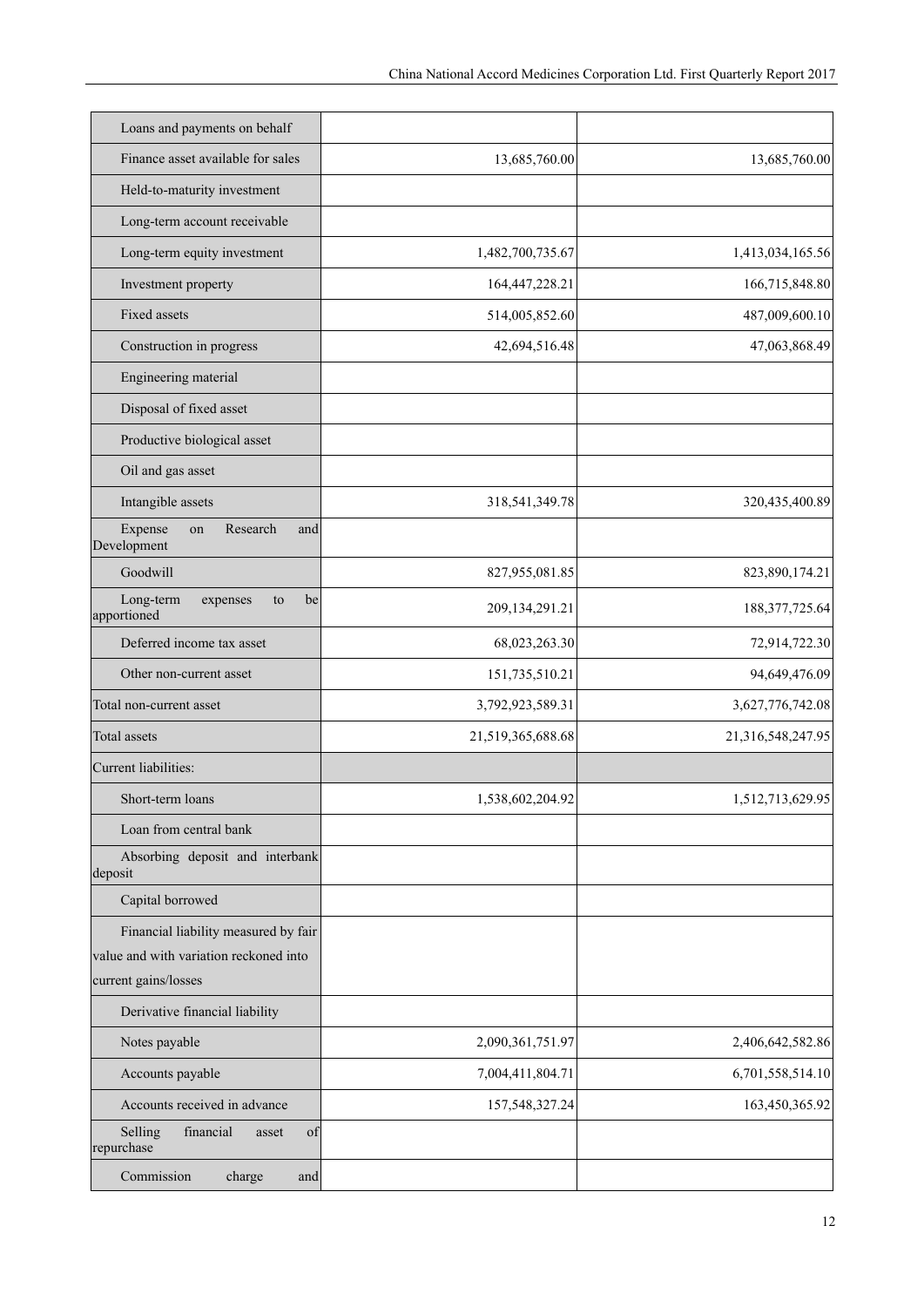| commission payable                           |                   |                      |
|----------------------------------------------|-------------------|----------------------|
| Wage payable                                 | 122,247,574.42    | 195,138,079.85       |
| Taxes payable                                | 189,359,892.21    | 187,043,717.52       |
| Interest payable                             | 5,368,157.41      | 6,956,463.02         |
| Dividend payable                             | 10,346,753.38     | 8,483,370.21         |
| Other accounts payable                       | 846,031,951.53    | 917,193,911.34       |
| Reinsurance payables                         |                   |                      |
| Insurance contract reserve                   |                   |                      |
| Security trading of agency                   |                   |                      |
| Security sales of agency                     |                   |                      |
| Divided into liability held for sale         |                   |                      |
| Non-current liabilities due within 1<br>year | 35,032,221.22     | 36,411,339.96        |
| Other current liabilities                    | 51,170,775.48     | 123,294.77           |
| Total current liabilities                    | 12,050,481,414.49 | 12, 135, 715, 269.50 |
| Non-current liabilities:                     |                   |                      |
| Long-term loans                              |                   |                      |
| Bonds payable                                |                   |                      |
| Including: preferred stock                   |                   |                      |
| Perpetual capital                            |                   |                      |
| securities                                   |                   |                      |
| Long-term account payable                    | 14,863,880.39     | 14,616,598.34        |
| Long-term wages payable                      | 1,664,599.89      | 1,722,599.89         |
| Special accounts payable                     | 800,000.00        | 800,000.00           |
| Accrual liabilities                          |                   |                      |
| Deferred income                              | 122,201,835.27    | 123,953,462.81       |
| Deferred income tax liabilities              | 75,437,750.54     | 76,535,704.01        |
| Other non-current liabilities                | 45, 427, 343. 31  | 45, 427, 343. 31     |
| Total non-current liabilities                | 260,395,409.40    | 263,055,708.36       |
| <b>Total liabilities</b>                     | 12,310,876,823.89 | 12,398,770,977.86    |
| Owner's equity:                              |                   |                      |
| Share capital                                | 428,126,983.00    | 362,631,943.00       |
| Other equity instrument                      |                   | 65,495,040.00        |
| Including: preferred stock                   |                   |                      |
| Perpetual capital<br>securities              |                   |                      |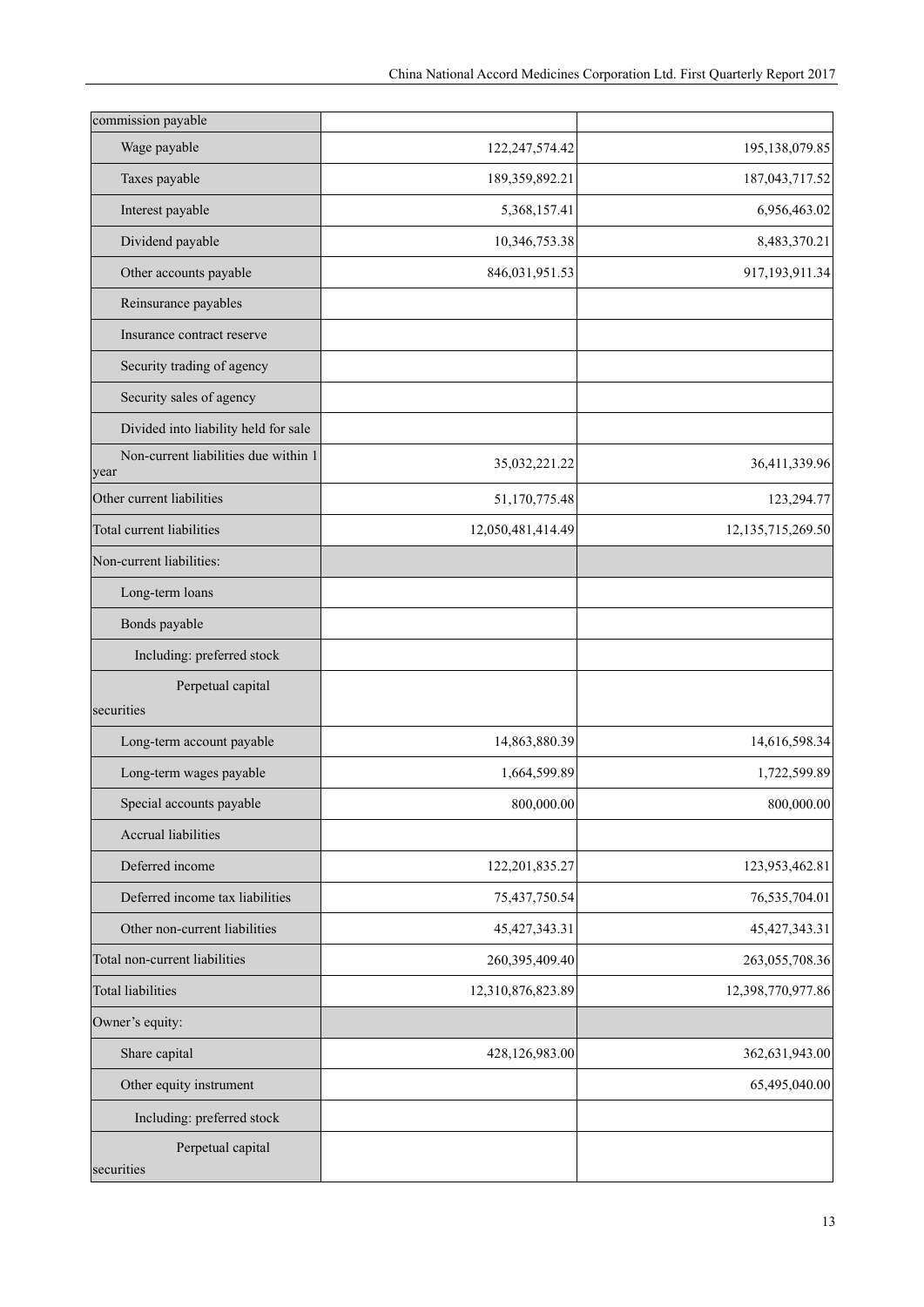| Capital public reserve                                    | 3,151,518,024.92  | 3,152,718,024.92  |
|-----------------------------------------------------------|-------------------|-------------------|
| Less: Inventory shares                                    |                   |                   |
| Other comprehensive income                                |                   |                   |
| Reasonable reserve                                        |                   |                   |
| Surplus public reserve                                    | 181, 315, 971.50  | 181, 315, 971.50  |
| Provision of general risk                                 |                   |                   |
| Retained profit                                           | 4,961,754,618.82  | 4,690,265,884.10  |
| attributable to<br>Total owner's equity<br>parent company | 8,722,715,598.24  | 8,452,426,863.52  |
| Minority interests                                        | 485,773,266.55    | 465,350,406.57    |
| Total owner's equity                                      | 9,208,488,864.79  | 8,917,777,270.09  |
| Total liabilities and owner's equity                      | 21,519,365,688.68 | 21,316,548,247.95 |

Legal Representative: Lin Zhaoxiong

Person in charge of accounting works: Wei Pingxiao Person in charge of accounting institute: Wang Ying

## **2. Balance Sheet of Parent Company**

| Item                                   | Closing balance  | Opening balance   |
|----------------------------------------|------------------|-------------------|
| Current assets:                        |                  |                   |
| Monetary funds                         | 761,845,851.83   | 1,342,041,409.86  |
| Financial liability measured by fair   |                  |                   |
| value and with variation reckoned into |                  |                   |
| current gains/losses                   |                  |                   |
| Derivative financial liability         |                  |                   |
| Notes receivable                       | 12,305,370.91    | 79,868,867.49     |
| Accounts receivable                    | 620,235,997.19   | 397, 351, 577. 24 |
| Account paid in advance                | 484,455.35       | 2,135,439.82      |
| Interest receivable                    | 2,417,884.05     | 2,029,125.06      |
| Dividends receivable                   | 207,042.57       |                   |
| Other receivables                      | 1,989,707,656.30 | 1,801,567,851.50  |
| Inventories                            | 174,986,104.03   | 184,708,273.76    |
| Divided into assets held for sale      |                  |                   |
| Non-current assets maturing within     |                  |                   |
| one year                               |                  |                   |
| Other current assets                   | 25,357,594.29    | 6,937,946.90      |
| Total current assets                   | 3,587,547,956.52 | 3,816,640,491.63  |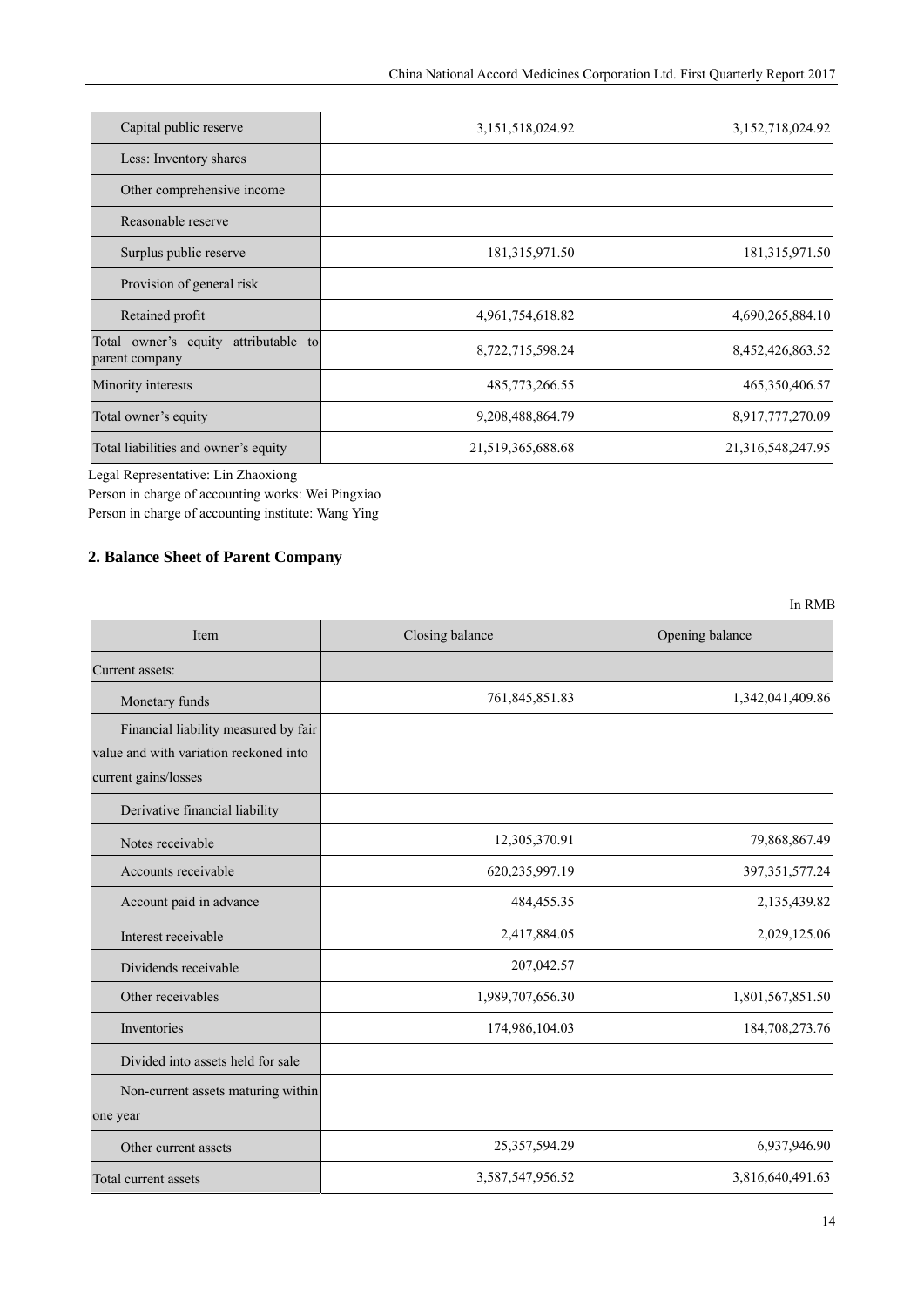| Non-current assets:                                                                                    |                  |                  |
|--------------------------------------------------------------------------------------------------------|------------------|------------------|
| Available-for-sale financial assets                                                                    |                  |                  |
| Held-to-maturity investments                                                                           |                  |                  |
| Long-term receivables                                                                                  |                  |                  |
| Long-term equity investments                                                                           | 5,999,850,052.49 | 5,914,542,602.10 |
| Investment property                                                                                    | 3,369,815.00     | 3,571,809.38     |
| <b>Fixed assets</b>                                                                                    | 15,899,862.35    | 16,555,996.92    |
| Construction in progress                                                                               |                  |                  |
| Project materials                                                                                      |                  |                  |
| Disposal of fixed assets                                                                               |                  |                  |
| Productive biological assets                                                                           |                  |                  |
| Oil and natural gas assets                                                                             |                  |                  |
| Intangible assets                                                                                      | 1,382,080.82     | 1,534,730.15     |
| Research and development costs                                                                         |                  |                  |
| Goodwill                                                                                               |                  |                  |
| Long-term deferred expenses                                                                            | 6,448,230.31     | 6,645,211.13     |
| Deferred income tax assets                                                                             | 2,811,216.63     | 2,869,931.88     |
| Other non-current assets                                                                               | 69,545,809.37    | 9,859,840.00     |
| Total non-current assets                                                                               | 6,099,307,066.97 | 5,955,580,121.56 |
| Total assets                                                                                           | 9,686,855,023.49 | 9,772,220,613.19 |
| Current liabilities:                                                                                   |                  |                  |
| Short-term borrowings                                                                                  | 110,000,000.00   | 50,000,000.00    |
| Financial liability measured by fair<br>value and with variation reckoned into<br>current gains/losses |                  |                  |
| Derivative financial liability                                                                         |                  |                  |
| Notes payable                                                                                          | 227,888,785.81   | 334, 383, 191.54 |
| Accounts payable                                                                                       | 463, 655, 551.82 | 391,726,381.93   |
| Accounts received in advance                                                                           | 5,807,116.26     | 2,997,964.16     |
| Wage payable                                                                                           | 22,511,539.15    | 30,618,183.84    |
| Taxes payable                                                                                          | 11,409,348.01    | 3,308,582.29     |
| Interest payable                                                                                       | 87,520.75        | 37,801.50        |
| Dividend payable                                                                                       |                  |                  |
| Other accounts payable                                                                                 | 887,180,750.29   | 1,100,143,593.55 |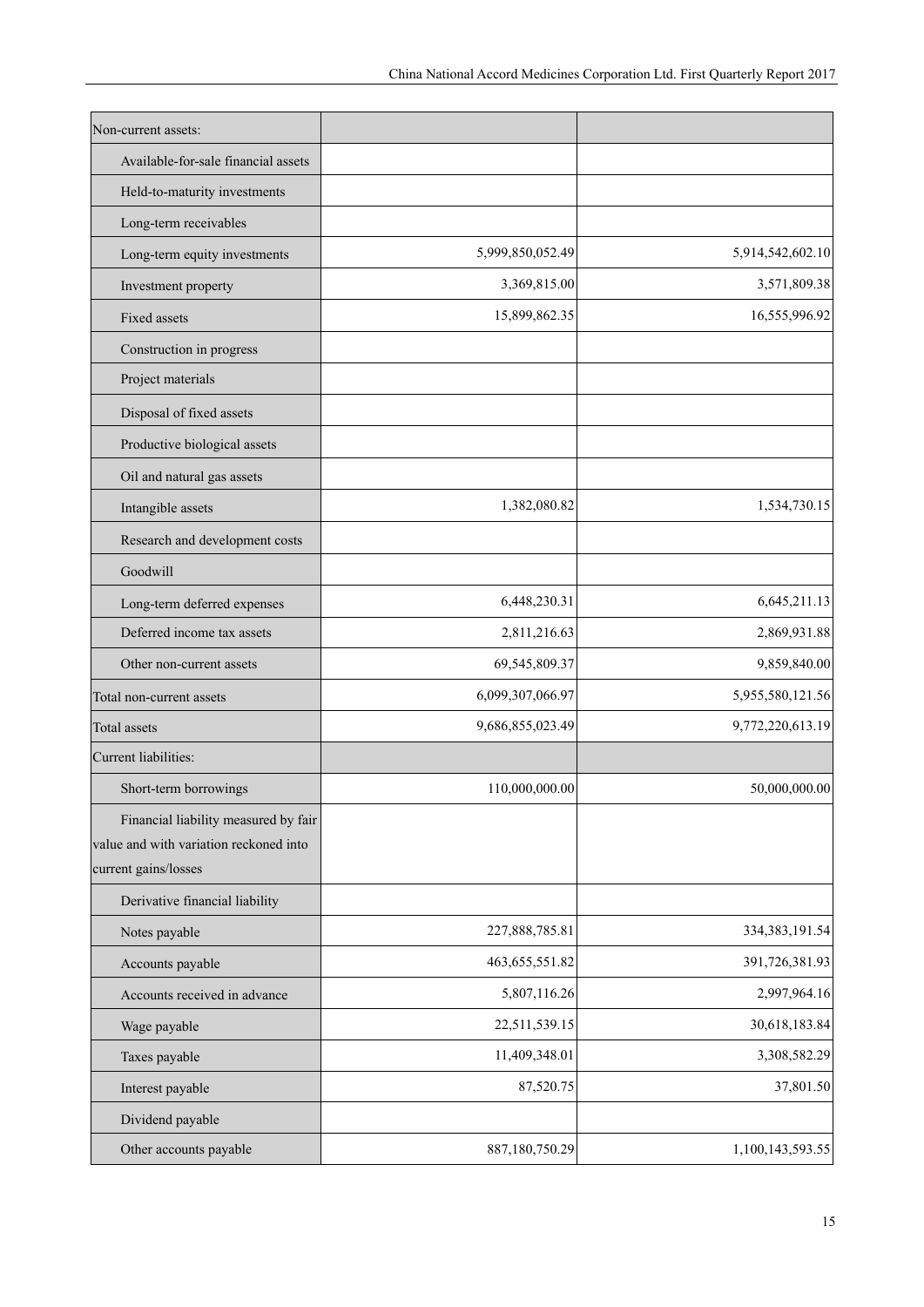| 31,600,000.00    | 31,600,000.00                    |
|------------------|----------------------------------|
|                  |                                  |
|                  | 123,294.77                       |
|                  | 1,944,938,993.58                 |
|                  |                                  |
|                  |                                  |
|                  |                                  |
|                  |                                  |
|                  |                                  |
|                  |                                  |
| 26,000.00        | 26,000.00                        |
| 800,000.00       | 800,000.00                       |
|                  |                                  |
| 1,570,000.00     | 1,570,000.00                     |
| 3,773,319.00     | 3,773,319.00                     |
|                  |                                  |
| 6,169,319.00     | 6,169,319.00                     |
| 1,771,360,071.45 | 1,951,108,312.58                 |
|                  |                                  |
| 428,126,983.00   | 362,631,943.00                   |
|                  | 65,495,040.00                    |
|                  |                                  |
|                  |                                  |
| 4,381,845,619.03 | 4,381,845,619.03                 |
|                  |                                  |
|                  |                                  |
|                  |                                  |
| 181,315,971.50   | 181,315,971.50                   |
| 2,924,206,378.51 | 2,829,823,727.08                 |
| 7,915,494,952.04 | 7,821,112,300.61                 |
| 9,686,855,023.49 | 9,772,220,613.19                 |
|                  | 5,050,140.36<br>1,765,190,752.45 |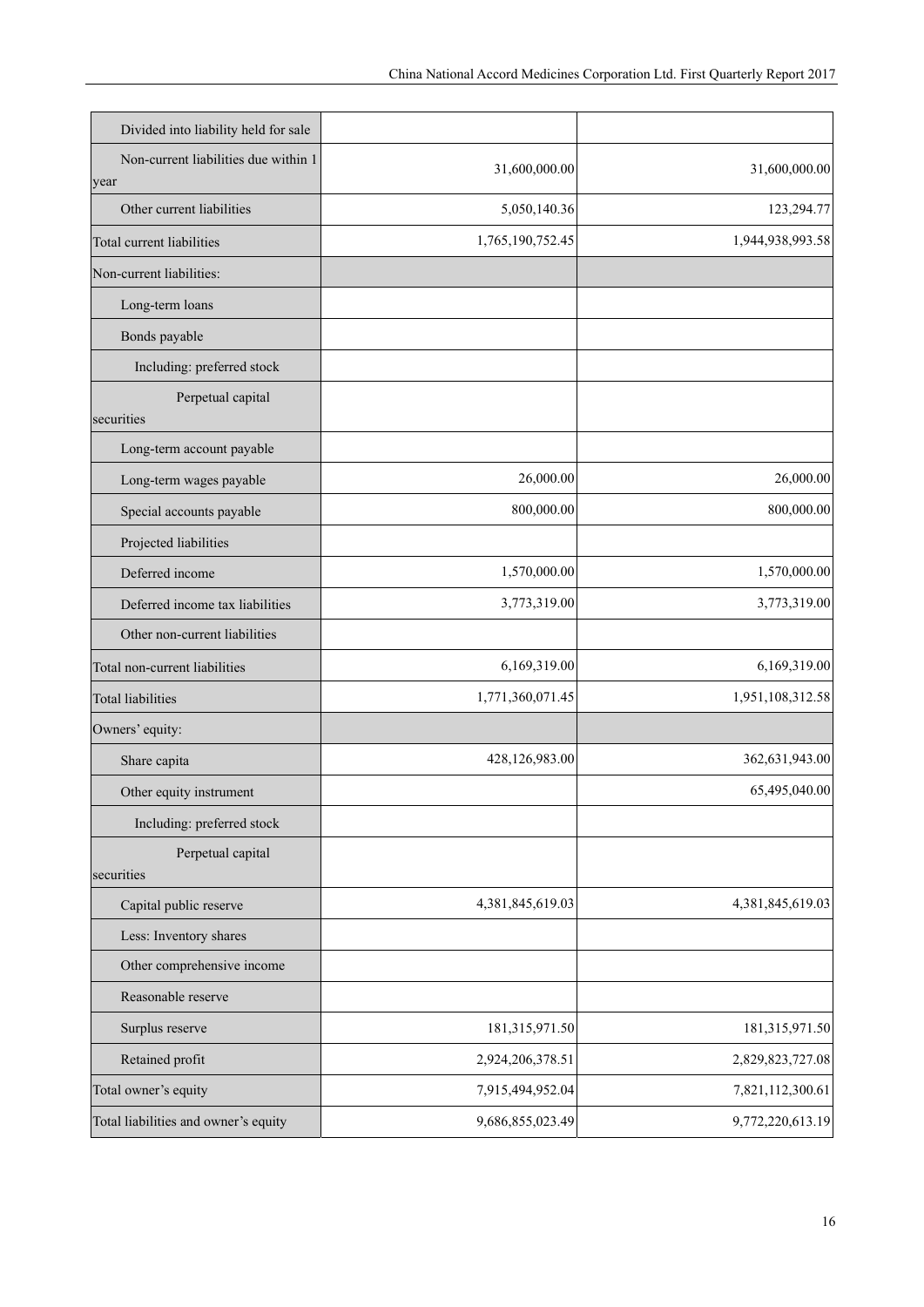### **3. Consolidated Profit Statement**

| Item                                                                    | <b>Current Period</b> | Last Period       |
|-------------------------------------------------------------------------|-----------------------|-------------------|
| I. Total operating income                                               | 10,222,459,812.55     | 10,312,188,572.41 |
| Including: Operating income                                             | 10,222,459,812.55     | 10,312,188,572.41 |
| Interest income                                                         |                       |                   |
| Insurance gained                                                        |                       |                   |
| Commission charge and commission<br>income                              |                       |                   |
| II. Total operating cost                                                | 9,929,024,160.13      | 9,974,675,464.87  |
| Including: Operating cost                                               | 9,158,010,239.31      | 9,145,010,801.79  |
| Interest expense                                                        |                       |                   |
| Commission charge and commission<br>expense                             |                       |                   |
| Cash surrender value                                                    |                       |                   |
| Net amount of expense of<br>compensation                                |                       |                   |
| Net amount of withdrawal of<br>insurance contract reserve               |                       |                   |
| Bonus expense of guarantee slip                                         |                       |                   |
| Reinsurance expense                                                     |                       |                   |
| Operating tax and extras                                                | 29,737,745.69         | 27,429,980.11     |
| Sales expenses                                                          | 548,629,093.08        | 548,457,922.97    |
| Administration expenses                                                 | 170,428,020.23        | 219,502,847.09    |
| Financial expenses                                                      | 21,945,189.25         | 29,994,098.93     |
| Losses of devaluation of asset                                          | 273,872.57            | 4,279,813.98      |
| Add: Changing income of fair<br>value(Loss is listed with "-")          |                       |                   |
| Investment income (Loss is listed<br>with "-")                          | 70,987,332.61         | 9,830,026.19      |
| Including: Investment income on<br>affiliated company and joint venture | 70,987,332.61         | 9,830,026.19      |
| Exchange income (Loss is listed<br>with "-")                            |                       |                   |
| III. Operating profit (Loss is listed with<br>$\left($ "-")             | 364,422,985.03        | 347, 343, 133. 73 |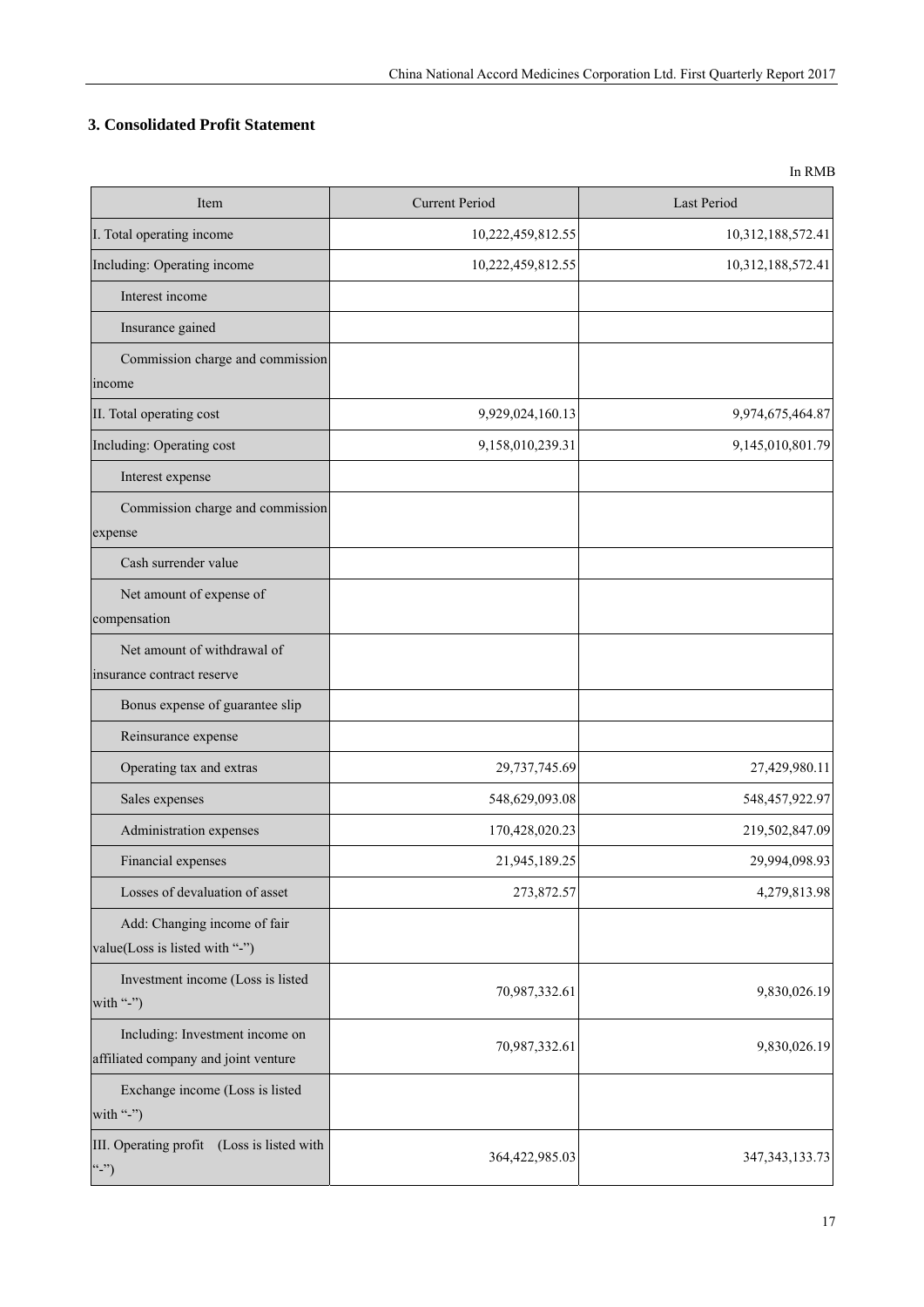| Add: Non-operating income                                                                                                                                                                        | 3,356,001.50   | 8,185,484.31   |
|--------------------------------------------------------------------------------------------------------------------------------------------------------------------------------------------------|----------------|----------------|
| Including: Disposal gains of<br>non-current asset                                                                                                                                                | 44,428.66      | 1,489,651.94   |
| Less: Non-operating expense                                                                                                                                                                      | 2,485,608.67   | 277,968.89     |
| Including: Disposal loss of<br>non-current asset                                                                                                                                                 | 18,298.40      | 56,642.55      |
| IV. Total Profit (Loss is listed with "-")                                                                                                                                                       | 365,293,377.86 | 355,250,649.15 |
| Less: Income tax expense                                                                                                                                                                         | 70,280,239.83  | 80,232,830.67  |
| V. Net profit (Net loss is listed with "-")                                                                                                                                                      | 295,013,138.03 | 275,017,818.48 |
| Net profit attributable to owner's of<br>parent company                                                                                                                                          | 272,564,318.71 | 253,633,838.82 |
| Minority shareholders' gains and<br>losses                                                                                                                                                       | 22,448,819.32  | 21,383,979.66  |
| VI. Net after-tax of other comprehensive<br>income                                                                                                                                               |                |                |
| Net after-tax of other comprehensive<br>income attributable to owners of parent<br>company                                                                                                       |                |                |
| (I) Other comprehensive income<br>items which will not be reclassified<br>subsequently to profit of loss                                                                                         |                |                |
| 1. Changes as a result of re-<br>measurement of net defined benefit plan<br>liability or asset                                                                                                   |                |                |
| 2. Share of the other<br>comprehensive income of the investee<br>accounted for using equity method which<br>will not be reclassified subsequently to<br>profit and loss                          |                |                |
| (II) Other comprehensive income<br>items which will be reclassified<br>subsequently to profit or loss                                                                                            |                |                |
| 1. Share of the other<br>comprehensive income of the investee<br>accounted for using equity method which<br>will be reclassified subsequently to profit<br>or loss<br>2. Gains or losses arising |                |                |
| from changes in fair value of available-<br>for-sale financial assets                                                                                                                            |                |                |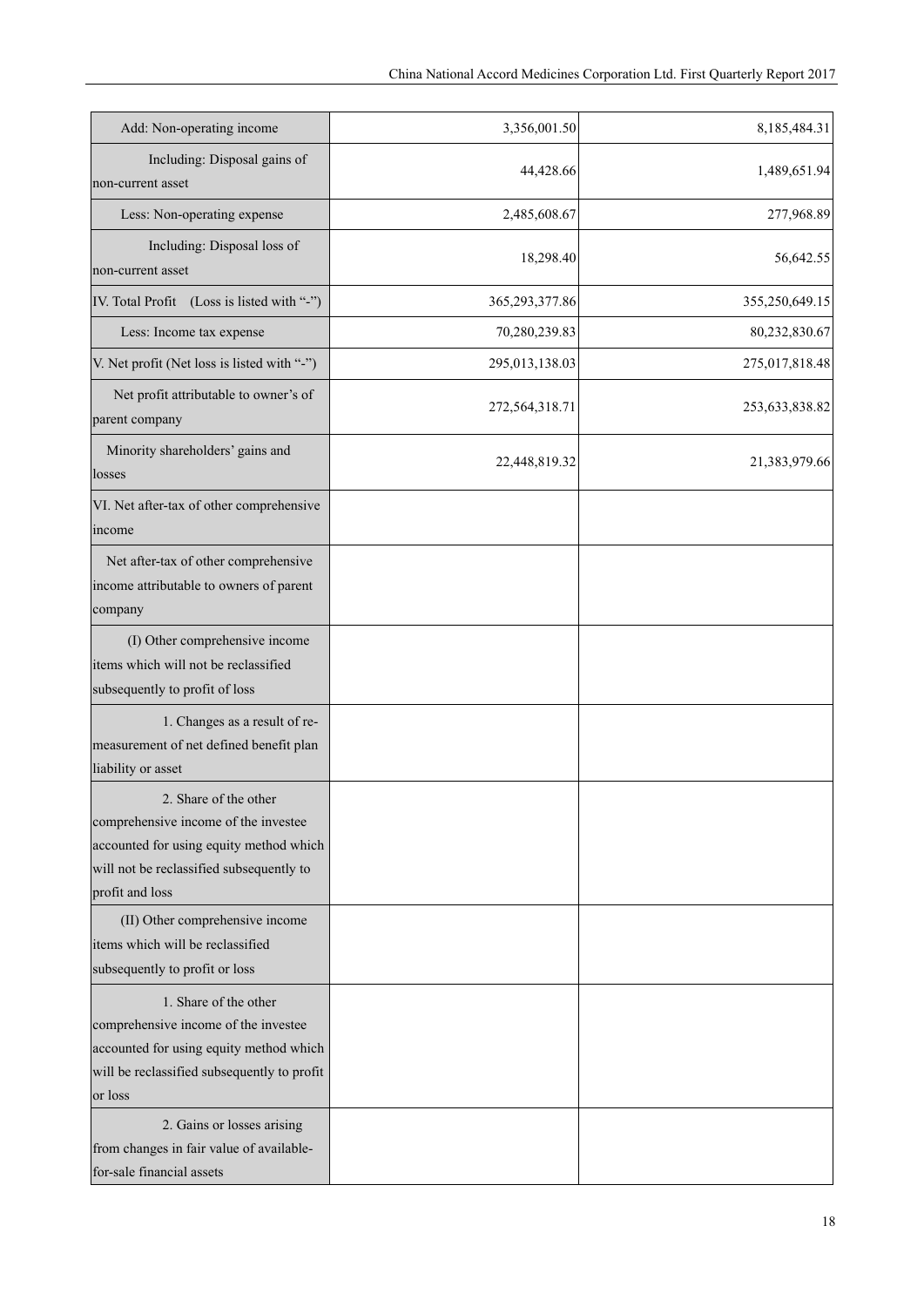| 3. Gains or losses arising                 |                |                |
|--------------------------------------------|----------------|----------------|
| from reclassification of held-to-maturity  |                |                |
| investment as available-for-sale financial |                |                |
| assets                                     |                |                |
| 4. The effect hedging portion              |                |                |
| of gains or losses arising from cash flow  |                |                |
| hedging instruments                        |                |                |
| 5. Translation differences                 |                |                |
| arising on translation of foreign currency |                |                |
| financial statements                       |                |                |
| 6. Other                                   |                |                |
| Net after-tax of other comprehensive       |                |                |
| income attributable to minority            |                |                |
| shareholders                               |                |                |
| VII. Total comprehensive income            | 295,013,138.03 | 275,017,818.48 |
| Total comprehensive income                 | 272,564,318.71 | 253,633,838.82 |
| attributable to owners of parent Company   |                |                |
| Total comprehensive income                 |                | 21,383,979.66  |
| attributable to minority shareholders      | 22,448,819.32  |                |
| VIII. Earnings per share:                  |                |                |
| (i) Basic earnings per share               | 0.64           | 0.60           |
| (ii) Diluted earnings per share            | 0.64           | 0.60           |

Enterprise combine under the same control in the Period, the combined party realized net profit of -1,096.00 Yuan before combination, and realized -91,026.08 Yuan at last period for combined party

Legal Representative: Lin Zhaoxiong

Person in charge of accounting works: Wei Pingxiao Person in charge of accounting institute: Wang Ying

#### **4. Profit Statement of Parent Company**

| Item                           | <b>Current Period</b> | Last Period      |
|--------------------------------|-----------------------|------------------|
| I. Operating income            | 802,057,016.78        | 749,904,714.81   |
| Less: Operating cost           | 769,324,785.10        | 722,509,130.22   |
| Operating tax and extras       | 1,519,528.19          | 1,619,254.47     |
| Sales expenses                 | 12,395,531.55         | 10,022,247.07    |
| Administration expenses        | 13,154,355.35         | 11,851,745.82    |
| Financial expenses             | $-18,888,226.18$      | $-15,476,187.80$ |
| Losses of devaluation of asset | $-110,682.96$         | 181,694.80       |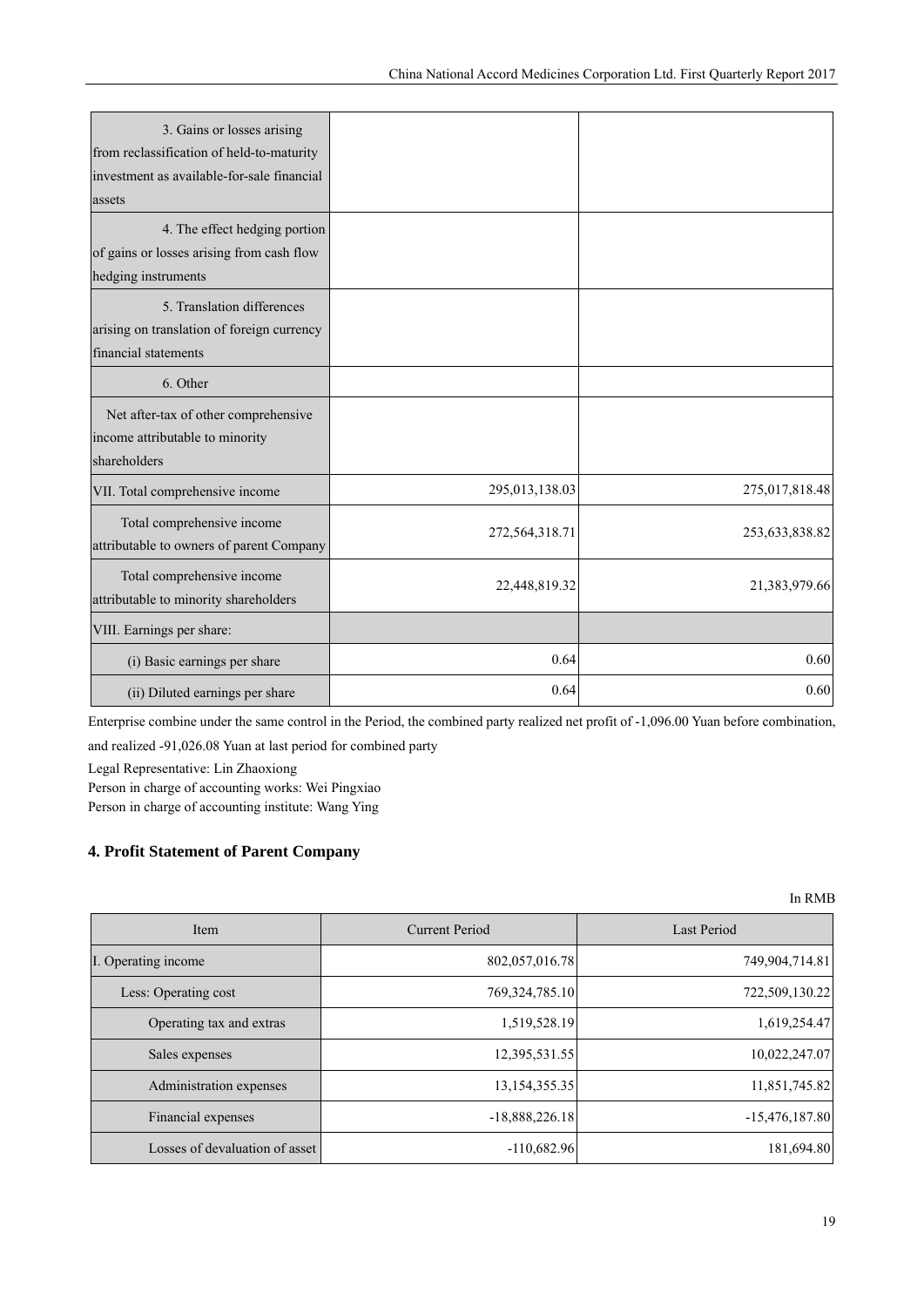| Add: Changing income of fair<br>value(Loss is listed with "-")                                                                                                          |                  |               |
|-------------------------------------------------------------------------------------------------------------------------------------------------------------------------|------------------|---------------|
| Investment income (Loss is<br>listed with "-")                                                                                                                          | 76,265,472.96    | 10,060,782.41 |
| Including: Investment income<br>on affiliated company and joint venture                                                                                                 | 76,265,472.96    | 10,060,782.41 |
| II. Operating profit (Loss is listed<br>with "-")                                                                                                                       | 100,927,198.69   | 29,257,612.64 |
| Add: Non-operating income                                                                                                                                               | 648,816.60       | 125,086.40    |
| Including: Disposal gains of<br>non-current asset                                                                                                                       | 1,087.38         |               |
| Less: Non-operating expense                                                                                                                                             | 1,011,760.15     |               |
| Including: Disposal loss of<br>non-current asset                                                                                                                        |                  |               |
| III. Total Profit (Loss is listed with<br>$\left($ "-")                                                                                                                 | 100,564,255.14   | 29,382,699.04 |
| Less: Income tax expense                                                                                                                                                | 6,181,603.71     | 4,830,479.16  |
| IV. Net profit (Net loss is listed with<br>$\left($ "-")                                                                                                                | 94, 382, 651. 43 | 24,552,219.88 |
| V. Net after-tax of other comprehensive<br>income                                                                                                                       |                  |               |
| (I) Other comprehensive income<br>items which will not be reclassified<br>subsequently to profit of loss                                                                |                  |               |
| 1. Changes as a result of re-<br>measurement of net defined benefit plan<br>liability or asset                                                                          |                  |               |
| 2. Share of the other<br>comprehensive income of the investee<br>accounted for using equity method<br>which will not be reclassified<br>subsequently to profit and loss |                  |               |
| (II) Other comprehensive income<br>items which will be reclassified<br>subsequently to profit or loss                                                                   |                  |               |
| 1. Share of the other<br>comprehensive income of the investee<br>accounted for using equity method<br>which will be reclassified subsequently<br>to profit or loss      |                  |               |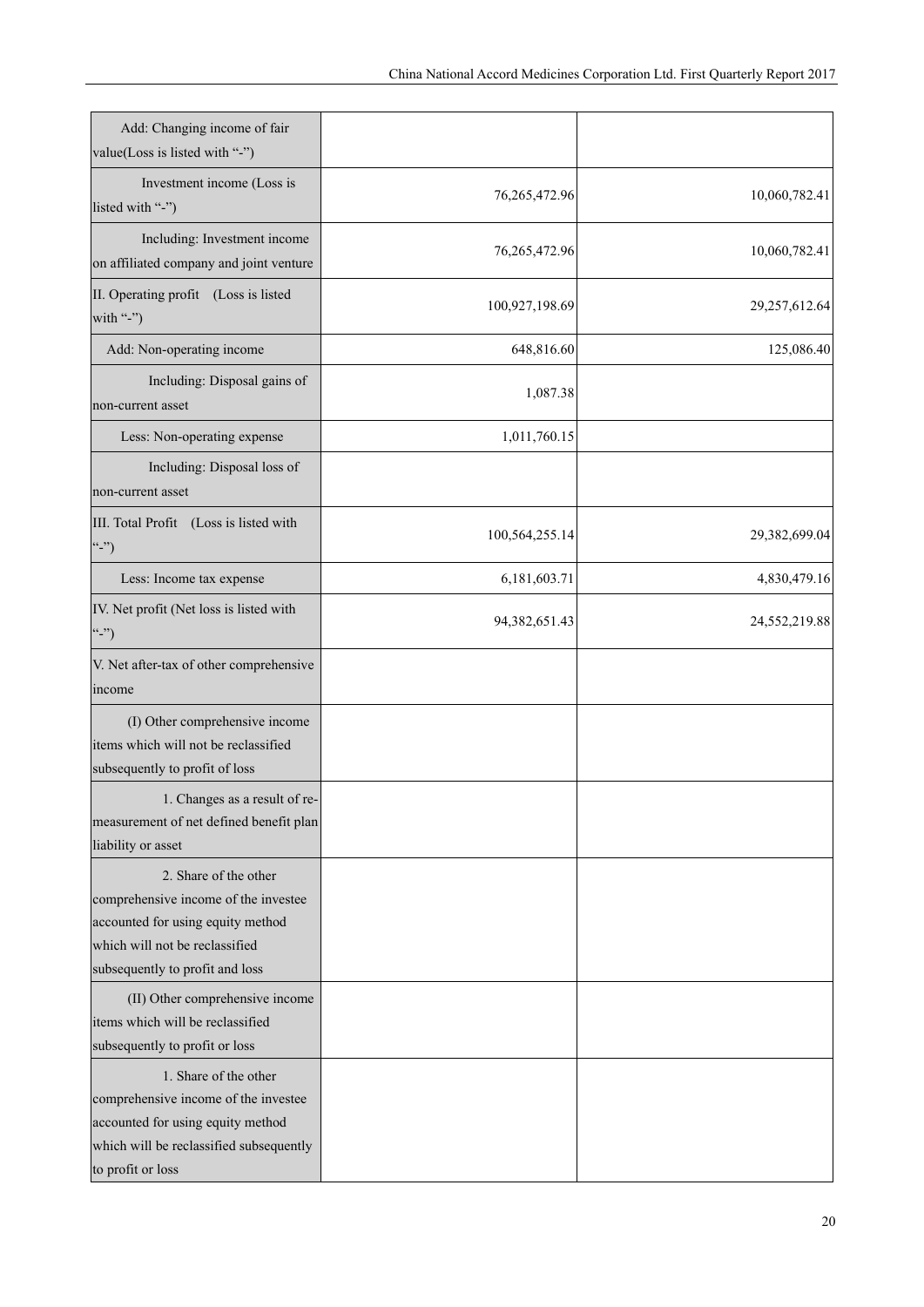| 2. Gains or losses arising<br>from changes in fair value of available-<br>for-sale financial assets                             |                  |               |
|---------------------------------------------------------------------------------------------------------------------------------|------------------|---------------|
| 3. Gains or losses arising<br>from reclassification of held-to-maturity<br>investment as available-for-sale<br>financial assets |                  |               |
| 4. The effect hedging<br>portion of gains or losses arising from<br>cash flow hedging instruments                               |                  |               |
| 5. Translation differences<br>arising on translation of foreign<br>currency financial statements                                |                  |               |
| 6. Other                                                                                                                        |                  |               |
| VI. Total comprehensive income                                                                                                  | 94, 382, 651. 43 | 24,552,219.88 |
| VII. Earnings per share:                                                                                                        |                  |               |
| (i) Basic earnings per share                                                                                                    |                  |               |
| (ii) Diluted earnings per share                                                                                                 |                  |               |

#### **5. Consolidated Cash Flow Statement**

| Item                                                                      | <b>Current Period</b> | <b>Last Period</b> |
|---------------------------------------------------------------------------|-----------------------|--------------------|
| I. Cash flows arising from operating<br>activities:                       |                       |                    |
| Cash received from selling<br>commodities and providing labor<br>services | 10,328,284,481.94     | 9,781,000,149.62   |
| Net increase of customer deposit<br>and interbank deposit                 |                       |                    |
| Net increase of loan from central<br>bank                                 |                       |                    |
| Net increase of capital borrowed<br>from other financial institution      |                       |                    |
| Cash received from original<br>insurance contract fee                     |                       |                    |
| Net cash received from reinsurance<br>business                            |                       |                    |
| Net increase of insured savings and                                       |                       |                    |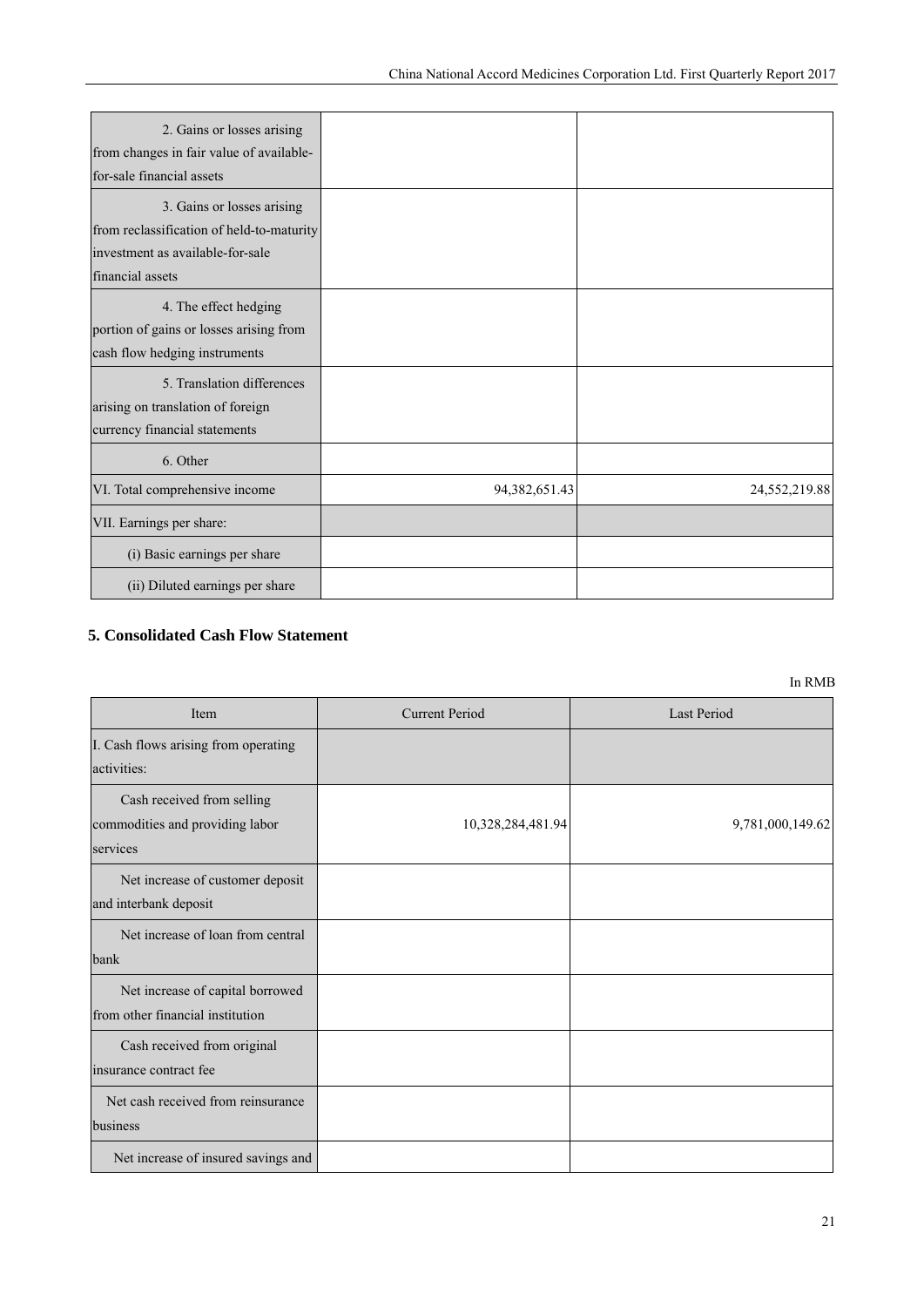| investment                                                                                                                                       |                   |                  |
|--------------------------------------------------------------------------------------------------------------------------------------------------|-------------------|------------------|
| Net increase of amount from<br>disposal financial assets that measured<br>by fair value and with variation<br>reckoned into current gains/losses |                   |                  |
| Cash received from interest,<br>commission charge and commission                                                                                 |                   |                  |
| Net increase of capital borrowed                                                                                                                 |                   |                  |
| Net increase of returned business<br>capital                                                                                                     |                   |                  |
| Write-back of tax received                                                                                                                       | 98,628.11         | 4,094,137.76     |
| Other cash received concerning<br>operating activities                                                                                           | 207,536,266.55    | 170,589,871.87   |
| Subtotal of cash inflow arising from<br>operating activities                                                                                     | 10,535,919,376.60 | 9,955,684,159.25 |
| Cash<br>paid<br>for<br>purchasing<br>commodities<br>receiving<br>labor<br>and<br>service                                                         | 9,820,844,639.93  | 8,780,371,963.70 |
| Net increase of customer loans and<br>advances                                                                                                   |                   |                  |
| Net increase of deposits in central<br>bank and interbank                                                                                        |                   |                  |
| Cash paid for original insurance<br>contract compensation                                                                                        |                   |                  |
| Cash paid for interest, commission<br>charge and commission                                                                                      |                   |                  |
| Cash paid for bonus of guarantee<br>slip                                                                                                         |                   |                  |
| Cash paid to/for staff and workers                                                                                                               | 479,482,361.89    | 511,770,579.28   |
| Taxes paid                                                                                                                                       | 295,430,548.56    | 276,644,961.76   |
| paid<br>Other<br>cash<br>concerning<br>operating activities                                                                                      | 442, 425, 102. 33 | 376,140,356.05   |
| Subtotal of cash outflow arising from<br>operating activities                                                                                    | 11,038,182,652.71 | 9,944,927,860.79 |
| Net cash flows arising from operating<br>activities                                                                                              | -502,263,276.11   | 10,756,298.46    |
| II. Cash flows arising from investing<br>activities:                                                                                             |                   |                  |
| Cash received from recovering                                                                                                                    |                   |                  |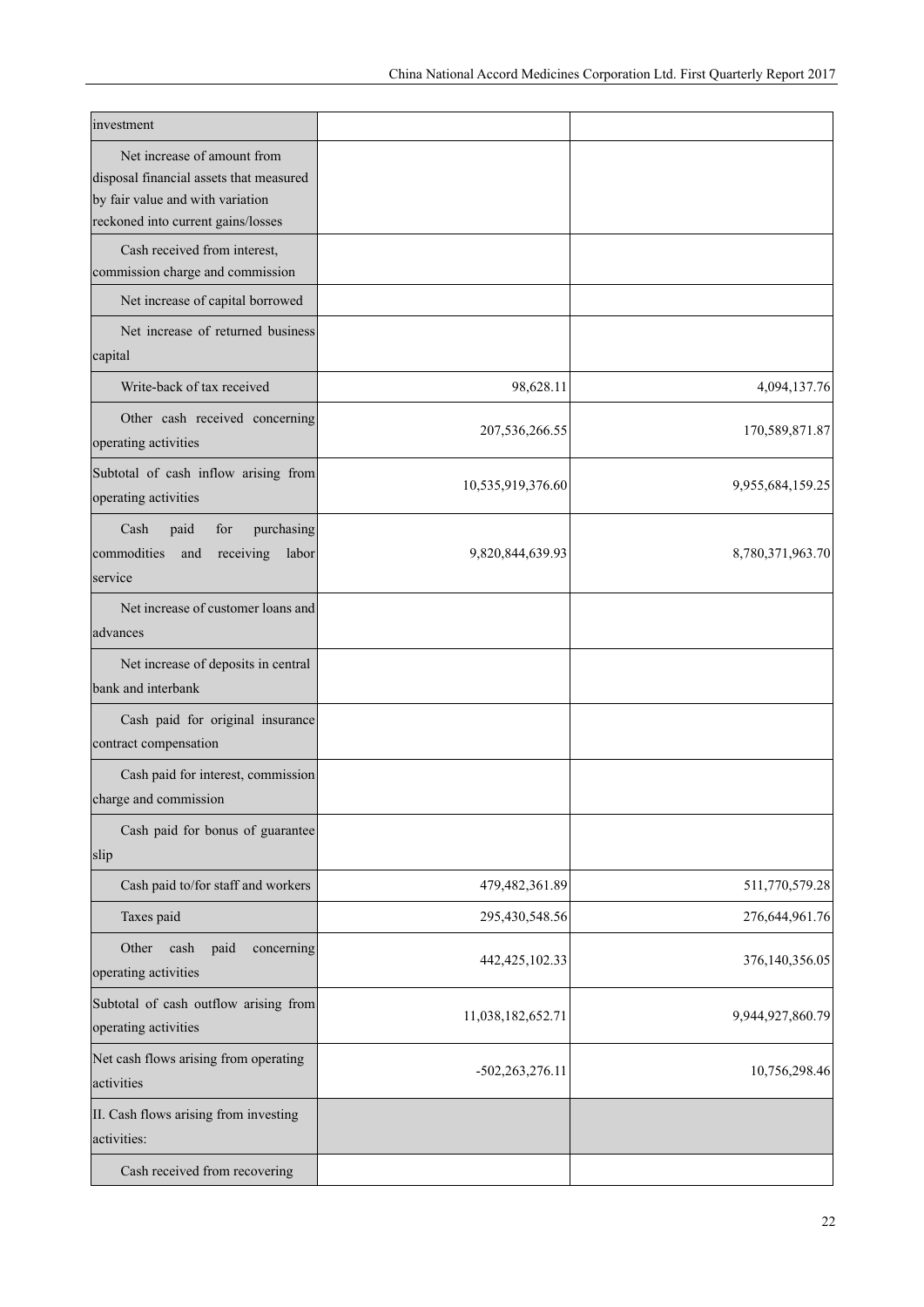| investment                                                                                            |                    |                   |
|-------------------------------------------------------------------------------------------------------|--------------------|-------------------|
| Cash received from investment<br>income                                                               | 424,502.22         |                   |
| Net cash received from disposal of<br>fixed, intangible and other long-term<br>assets                 | 129,038.95         | 2,219,699.07      |
| Net cash received from disposal of<br>subsidiaries and other units                                    |                    |                   |
| Other cash received concerning<br>investing activities                                                | 85, 815, 179.38    | 1,476,658,653.38  |
| Subtotal of cash inflow from investing<br>activities                                                  | 86, 368, 720. 55   | 1,478,878,352.45  |
| Cash paid for purchasing fixed,<br>intangible and other long-term assets                              | 37,572,554.85      | 62,437,396.54     |
| Cash paid for investment                                                                              | 60,000,000.00      |                   |
| Net increase of mortgaged loans                                                                       |                    |                   |
| Net cash received from<br>subsidiaries and other units obtained                                       | 10,000,000.00      |                   |
| Other<br>cash<br>paid<br>concerning<br>investing activities                                           | 198,944,422.63     | 1,182,600,150.11  |
| Subtotal of cash outflow from investing<br>activities                                                 | 306,516,977.48     | 1,245,037,546.65  |
| Net cash flows arising from investing<br>activities                                                   | -220, 148, 256. 93 | 233,840,805.80    |
| III. Cash flows arising from financing<br>activities                                                  |                    |                   |
| Cash received from absorbing<br>investment                                                            |                    | 1,470,000.00      |
| Including: Cash received from<br>absorbing<br>minority<br>shareholders'<br>investment by subsidiaries |                    | 1,470,000.00      |
| Cash received from loans                                                                              | 88,522,962.94      | 140,309,896.11    |
| Cash received from issuing bonds                                                                      |                    |                   |
| Other cash received concerning<br>financing activities                                                | 22,743,050.43      | 112,026,204.05    |
| Subtotal of cash inflow from financing<br>activities                                                  | 111,266,013.37     | 253,806,100.16    |
| Cash paid for settling debts                                                                          | 66,403,745.30      | 154, 178, 778. 20 |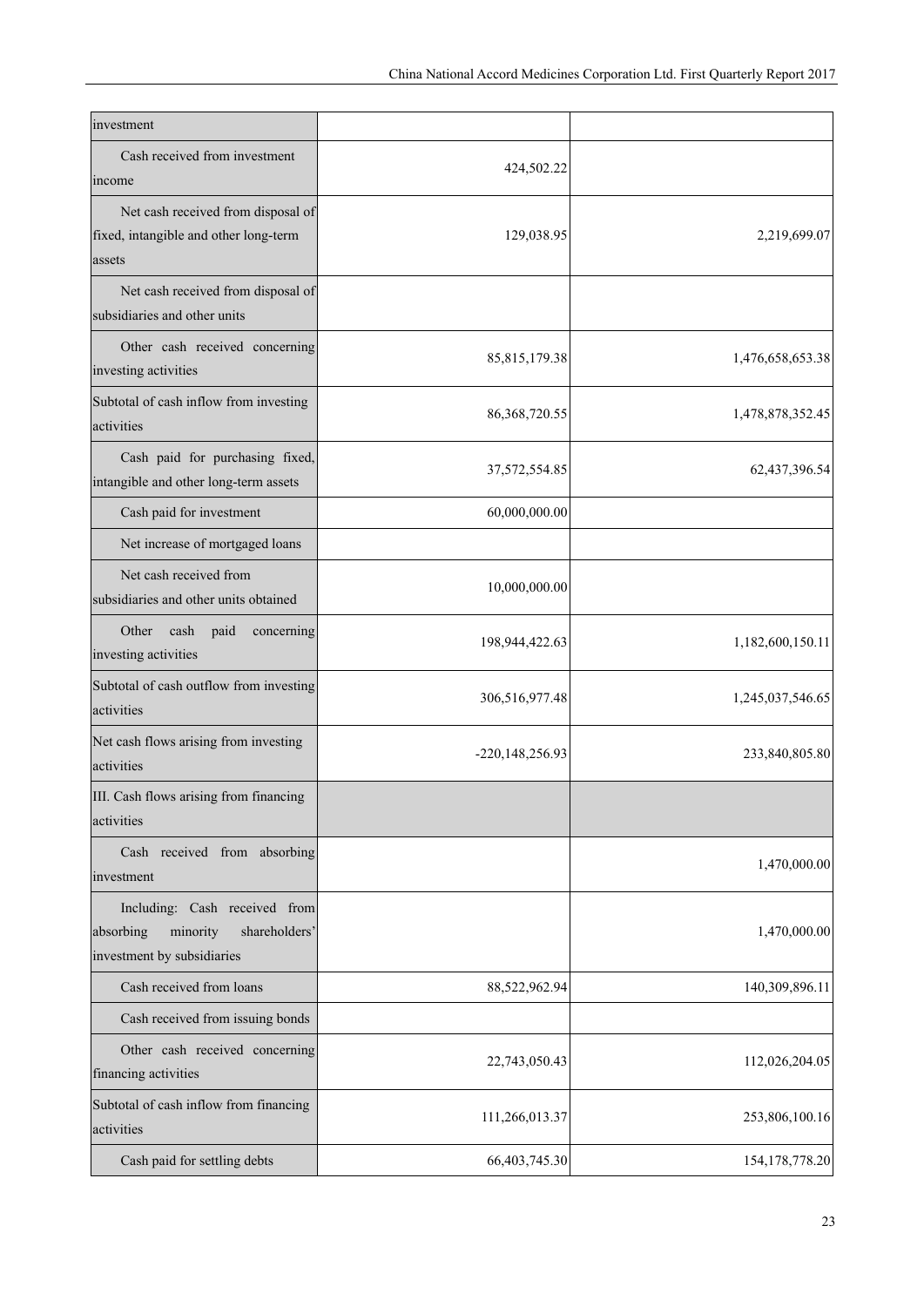| Cash paid for dividend and profit<br>distributing or interest paying                 | 20,595,737.67    | 36,696,237.89    |
|--------------------------------------------------------------------------------------|------------------|------------------|
| Including: Dividend and profit of<br>minority shareholder paid by<br>subsidiaries    | 508,903.35       | 12,016,140.85    |
| Other<br>cash<br>paid<br>concerning<br>financing activities                          | 2,353,233.82     | 8,088,355.36     |
| Subtotal of cash outflow from financing<br>activities                                | 89,352,716.79    | 198,963,371.45   |
| Net cash flows arising from financing<br>activities                                  | 21,913,296.58    | 54,842,728.71    |
| IV. Influence on cash and cash<br>equivalents due to fluctuation in<br>exchange rate |                  |                  |
| V. Net increase of cash and cash<br>equivalents                                      | -700,498,236.46  | 299,439,832.97   |
| Add: Balance of cash and cash<br>equivalents at the period -begin                    | 3,150,915,425.49 | 2,164,444,441.33 |
| VI. Balance of cash and cash<br>equivalents at the period -end                       | 2,450,417,189.03 | 2,463,884,274.30 |

## **6. Cash Flow Statement of Parent Company**

| Item                                 | <b>Current Period</b> | <b>Last Period</b> |
|--------------------------------------|-----------------------|--------------------|
| I. Cash flows arising from operating |                       |                    |
| activities:                          |                       |                    |
| Cash received from selling           |                       |                    |
| commodities and providing labor      | 742,518,400.20        | 649,815,583.17     |
| services                             |                       |                    |
| Write-back of tax received           |                       |                    |
| Other cash received concerning       |                       | 7,378,429.80       |
| operating activities                 | 7,196,336.45          |                    |
| Subtotal of cash inflow arising from | 749,714,736.65        | 657,194,012.97     |
| operating activities                 |                       |                    |
| Cash paid for purchasing             |                       |                    |
| commodities and receiving labor      | 802,517,675.95        | 660,517,729.80     |
| service                              |                       |                    |
| Cash paid to/for staff and workers   | 25,437,740.17         | 21,139,613.30      |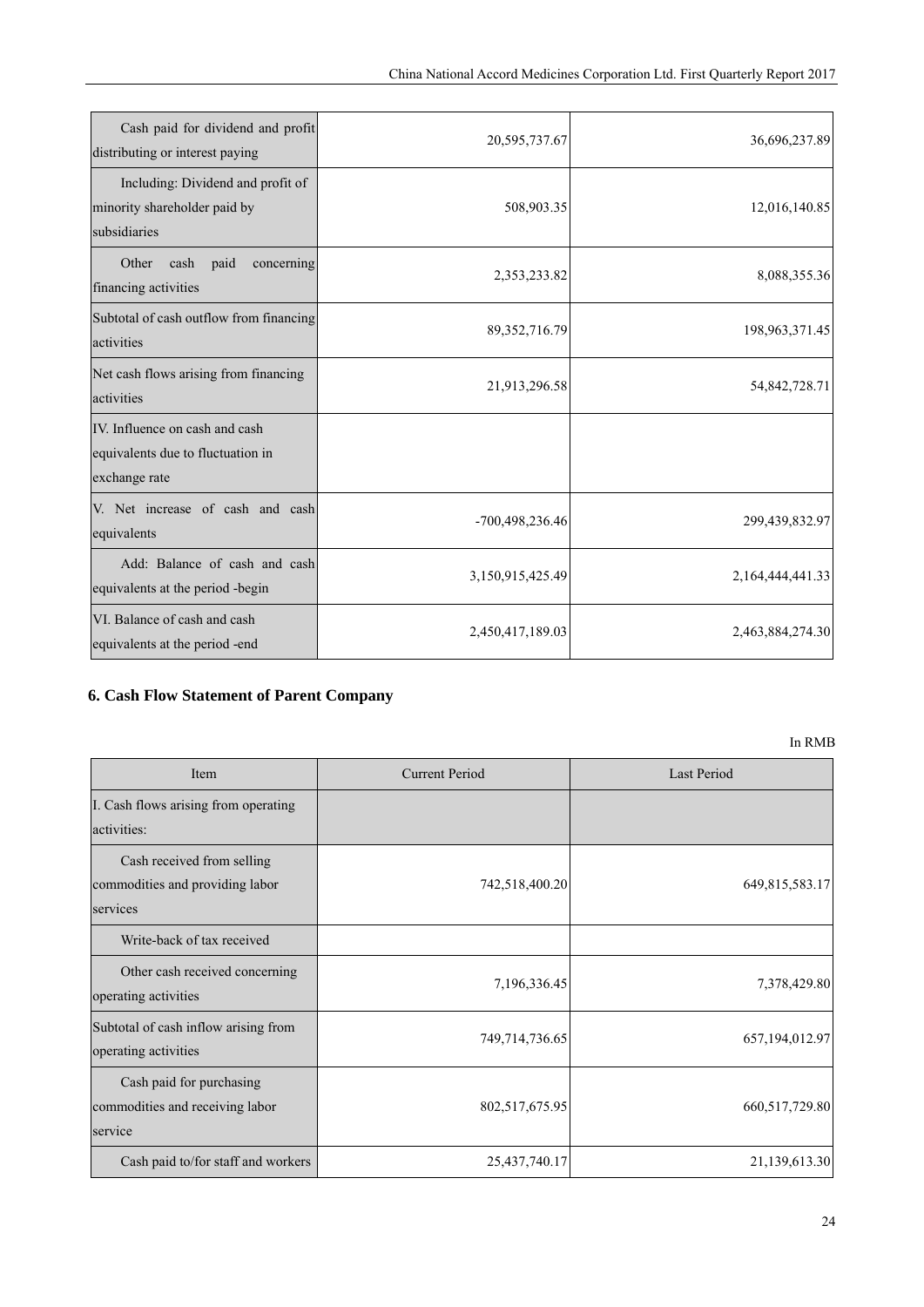| Taxes paid                                                                            | 31,457,445.98     | 12,632,832.46    |
|---------------------------------------------------------------------------------------|-------------------|------------------|
| Other<br>paid<br>concerning<br>cash<br>operating activities                           | 5,269,455.38      | 3,957,308.12     |
| Subtotal of cash outflow arising from<br>operating activities                         | 864, 682, 317. 48 | 698,247,483.68   |
| Net cash flows arising from operating<br>activities                                   | -114,967,580.83   | $-41,053,470.71$ |
| II. Cash flows arising from investing<br>activities:                                  |                   |                  |
| Cash received from recovering<br>investment                                           |                   |                  |
| Cash received from investment<br>income                                               | 18,996,884.57     | 17,461,541.74    |
| Net cash received from disposal of<br>fixed, intangible and other long-term<br>assets |                   |                  |
| Net cash received from disposal of<br>subsidiaries and other units                    |                   |                  |
| Other cash received concerning<br>investing activities                                | 628,959,200.00    | 524,540,000.00   |
| Subtotal of cash inflow from investing<br>activities                                  | 647,956,084.57    | 542,001,541.74   |
| Cash paid for purchasing fixed,<br>intangible and other long-term assets              | 2,112,339.07      | 16,955,491.97    |
| Cash paid for investment                                                              | 60,000,000.00     |                  |
| received<br>Net<br>cash<br>from<br>subsidiaries and other units                       | 10,000,000.00     |                  |
| Other<br>cash<br>paid<br>concerning<br>investing activities                           | 962,127,450.00    | 551,283,252.00   |
| Subtotal of cash outflow from investing<br>activities                                 | 1,034,239,789.07  | 568,238,743.97   |
| Net cash flows arising from investing<br>activities                                   | -386,283,704.50   | $-26,237,202.23$ |
| III. Cash flows arising from financing<br>activities                                  |                   |                  |
| Cash received from absorbing<br>investment                                            |                   |                  |
| Cash received from loans                                                              | 10,000,000.00     | 80,100,000.00    |